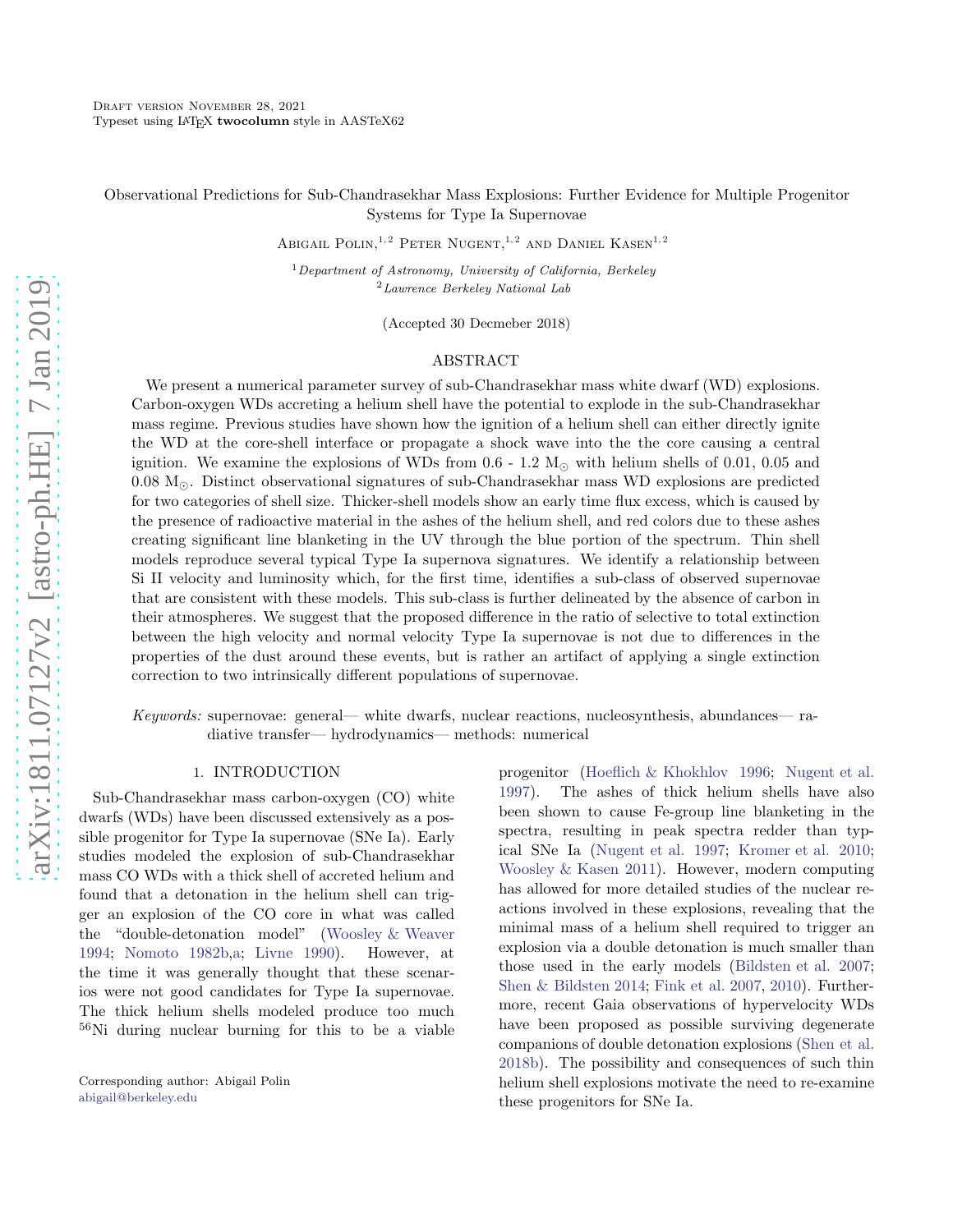The upcoming era of all-sky, high cadence transient searches also motivates the consideration of potential rare transients. Sub-Chandrasekhar models with thick helium shells may still occur in nature even though they have yet to be detected in the current catalog of SNe Ia, and thus are also worth considering.

Previous studies in both two [\(Fink et al. 2007,](#page-11-1) [2010;](#page-11-2) [Moll & Woosley 2013\)](#page-12-10) and three dimensions [\(Moll & Woosley 2013;](#page-12-10) García-Senz et al. 2018) have shown that double detonation ignitions still occur robustly when multidimensional effects and multiple helium ignitions are considered. Determining the precise values of nucleosynthetic yields will necessitate multidimensional simulations with large nuclear networks. However, an advantage of 1-D simulations is that they enable large parameter surveys which can map out the landscape of all possible sub-Chandrasekhar mass explosions and elucidate clear qualitative trends.

This paper presents a survey of sub-Chandrasekhar mass explosion models and explores their observational relevance to SNe Ia-like transients. The numerical setup used to simulate the explosion from the helium detonation through homology, and the radiative transport methods used to simulate observables are described in section [2.](#page-1-0) The hydrodynamic outflow and elemental yields synthesized from nuclear burning are discussed in section [3.](#page-2-0) Light curves and spectra are examined in the context of observational predictions in sections [4](#page-5-0) and [5](#page-7-0) respectively. The results are summarized and future work is discussed in section [6.](#page-11-3)

### 2. NUMERICAL METHODS

<span id="page-1-0"></span>We model the explosion in several stages. First, the initial model is built by starting with a bare, isothermal WD progenitor. Next, a helium shell of some mass is added iteratively to the outermost layers of the WD, modelling the accretion of this mass slowly from a companion. During each step of this process the new progenitor is evolved to hydrostatic equilibrium to determine a stable central density of the WD. After the shell reaches a desired mass and equilibrium is achieved, burning is initiated within the helium layer. The resulting thermonuclear hydrodynamics are then evolved in 1-D. Each model is evolved until the ejecta reaches homologous expansion, after which we perform radiative transport calculations to produce light curves and spectra for each model.

### 2.1. Initial Models and Parameter Space

The initial models were created by the process described in [Zingale et al.](#page-12-12) [\(2013\)](#page-12-12). Each model begins with an isothermal WD of a desired mass which is 50% carbon and 50% oxygen. The WD profile is then augmented with an isentropic helium shell on its surface. We use MAESTRO, a low Mach number hydrodynamics code [\(Zingale et al. 2018](#page-12-13); [Nonaka et al. 2010](#page-12-14)), to build the model profile and ensure it begins in hydrostatic equilibrium. This checks that our choice of central density of the WD is appropriate to support the additional mass of the helium shell. In the process of finding an equilibrium solution, a mixed transition layer is introduced between the CO WD and the helium layer. The purpose of this mixed region is to ensure there is no discontinuous change in composition. For most models this mixed region is resolved over 128 grid cells at the coarsest level of refinement. When the width of this layer is increased the nucleosynthic yields from the core of the white dwarf show no difference and the yields from the helium shell are similar to igniting the helium at an equivalently larger radius above the white dwarf (see table [1\)](#page-4-0).

This parameter survey varies the mass of the white dwarf  $(M_{WD})$ , the mass of the helium shell  $(M_{He})$ , the amount of material confined in the mixed region between the WD and the helium shell  $(\delta)$ , and the location of the initial helium ignition  $(R_{ign})$ . The WD mass ranges from 0.6-1.2  $M_{\odot}$ , in increments of 0.1  $M_{\odot}$ , and the helium shell mass takes on the values 0.08, 0.05 and 0.01  $M_{\odot}$ . Additional WD/He mass combinations of interest were explored less systematically. See table [1](#page-4-0) for the comprehensive set of the 47 models explored in this survey as well as their conditions at the location of ignition.

#### 2.2. Hydrodynamics and Nuclear Processes

The compressible Eulerian hydrodynamics code Castro is used to follow the progression of the explosions. Castro allows for adaptive mesh refinement (AMR) which enables the selective increase of resolution in areas of interest in the simulation; specifically, in areas where nuclear burning is active [\(Zingale et al. 2018](#page-12-13); [Almgren et al. 2010\)](#page-11-4). Each simulation is allowed 4 levels of refinement, resulting in a minimal resolution of order  $10^3$  cm.

We enable Castro's built-in monopole gravity and the Helmholtz equation of state [\(Timmes & Swesty 2000](#page-12-15)). A 13 isotope  $\alpha$ -chain nuclear network is used to monitor the nuclear reactions [\(Timmes 1999\)](#page-12-16). The network includes  $(\alpha, \gamma)$  and  $(\gamma, \alpha)$  reactions for 13-isotopes: <sup>4</sup>He, <sup>12</sup>C, <sup>16</sup>O, <sup>20</sup>Ne, <sup>24</sup>Mg, <sup>28</sup>Si, <sup>32</sup>S, <sup>36</sup>Ar, <sup>40</sup>Ca, <sup>44</sup>Ti,  $^{48}Cr$ ,  $^{52}Fe$ , and  $^{56}Ni$ . For temperatures above  $2.5\times10^9K$ ,  $(\alpha, p)(p, \gamma)$  reactions (and their inverse reactions) are included for 8 additional isotopes:  $^{27}$ Al,  $^{31}$ P,  $^{35}$ Cl,  $^{39}$ K,  $^{43}$ Sc,  $^{47}$ V,  $^{51}$ Mn, and  $^{55}$ Co.

Several additional calculations were performed with a larger reaction network consisting of 21 isotopes. The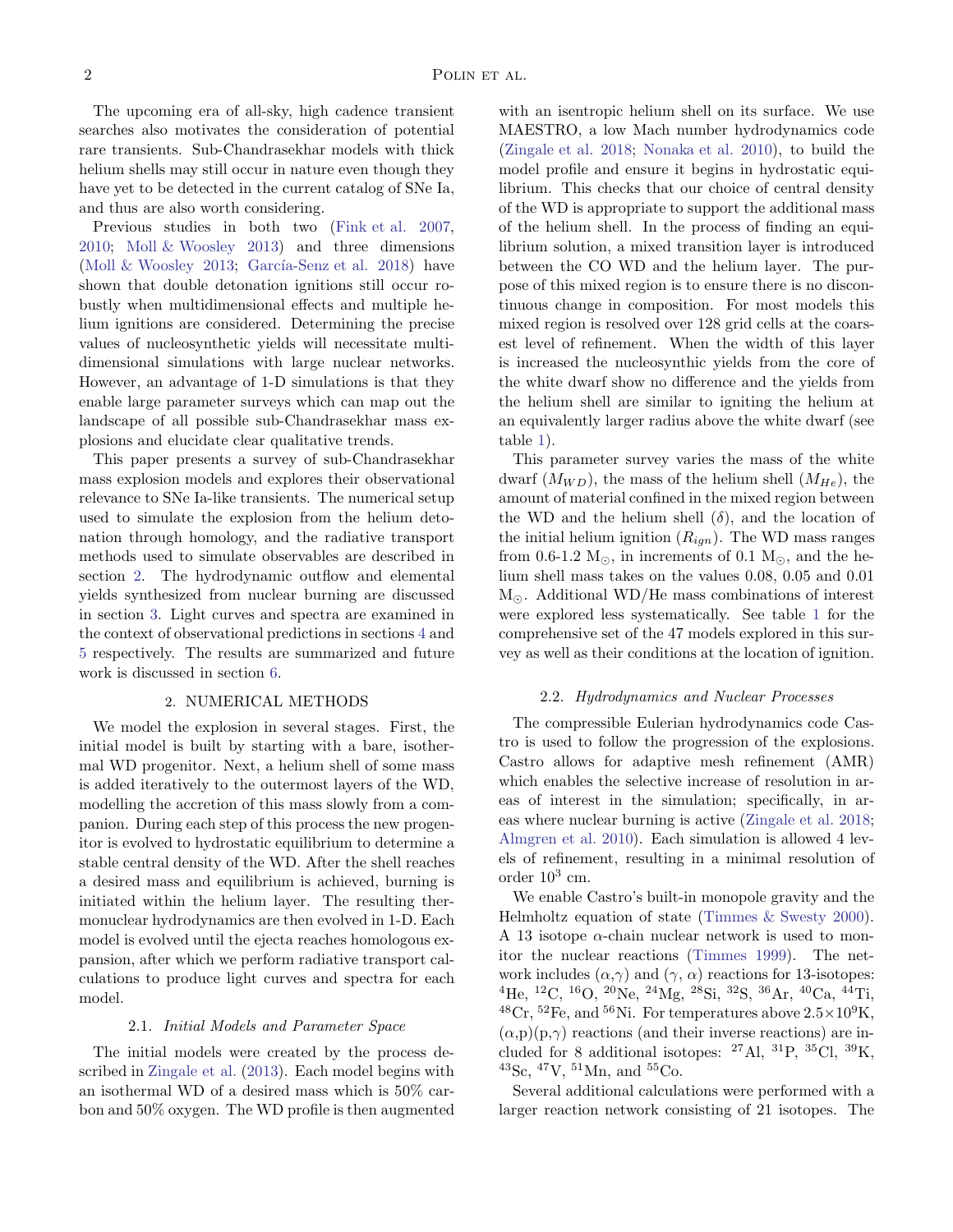21 isotope network includes all of the reactions in the 13 isotope network (including those additional reactions for temperatures above  $2.5 \times 10^9$ K) as well as <sup>1</sup>H, <sup>3</sup>He, <sup>14</sup>N,  ${}^{56}Cr$ ,  ${}^{54}Fe$ , and  ${}^{56}Fe$ . These additional isotopes allow for the distinction of iron group elements toward the end of the  $\alpha$ -chain in more detail, with the presence of three more radioactive isotopes. In the examples considered, the larger network did not yield significantly different results and it was determined that the 13 isotope network was sufficient for the scope of this study.

### 2.3. Ignitions and Explosion Mechanisms

After an initial model is shown to have reached an equilibrium state it is imported into Castro where the remaining hydrodynamics calculations are performed. A radius is chosen at which to trigger an ignition in the helium layer by heating a single grid cell in the coarsest level of refinement (order  $10^5$  cm). Once nucleosynthesis is initiated, all artificial heating is turned off and the hydrodynamics are evolved through homology.

There are two promising paths to explosion for these sub-Chandrasekhar mass WDs. In the double detonation scenario, the ignition of the helium shell sends a shock wave into the CO WD igniting the WD at the center of its core [\(Woosley & Weaver 1994;](#page-12-0) [Nomoto](#page-12-1) [1982b](#page-12-1)[,a](#page-12-2)). The second scenario is known as the directdive or edge-lit detonation, where the ignition of the helium shell directly ignites the CO WD at its interface with the helium shell [\(Shen & Bildsten 2014;](#page-12-8) [Moll & Woosley 2013\)](#page-12-10). Progenitors modeled in this study exhibit both ignition mechanisms depending on the properties (density, temperature and pressure) of the ignition site within the helium shell.

Models are initially ignited at the base of the convective region in the helium shell. This is a natural choice because it is likely where the helium reaches the highest temperature and pressure while still under hydrostatic equilibrium. Both edge-lit explosions and traditional double detonations occur. It has been shown that an edge-lit explosion modeled in 1-D are qualitatively similar to a double detonation of the same progenitor [\(Woosley & Kasen 2011\)](#page-12-7) but it is expected that this degeneracy will break down in higher dimensional studies. Given the 1-D nature of this study, we choose to focus on the double detonations, which are likely to have fewer asymmetries moving into higher dimensions than their edge-lit counterparts.

After examining the initial parameter space of models, further choices for ignition location were explored. It is possible to ignite the edge-lit models as double detonations, by igniting the helium at a location of lower temperature, pressure and density (or a larger radius) within the shell. After examining all of the results where models were ignited at the interface between the WD and the shell, each of the initial models that led to an edge-lit explosion was re-ignited at a minimal radius required to produce a double detonation explosion (see table [1\)](#page-4-0).

### 2.4. Radiative Transport Methods

After the SN ejecta reaches homologous expansion we use the Sedona code [\(Kasen et al. 2006\)](#page-12-17) to create synthetic light curves and spectra for each model. Sedona is a multi-dimensional time dependent radiation transport code which uses Monte Carlo methods to propagate photons. The calculations are performed under the assumption of local thermal equilibrium (LTE) to determine ionization and excitation fractions in the ejecta. Energy is generated through three radioactive decay chains:  ${}^{56}\text{Ni} \rightarrow {}^{56}\text{Co} \rightarrow {}^{56}\text{Fe}$ ,  ${}^{48}\text{Cr} \rightarrow {}^{48}\text{V} \rightarrow {}^{48}\text{Ti}$  and  ${}^{52}\text{Fe} \rightarrow {}^{52}\text{Mn} \rightarrow {}^{52}\text{Cr}$ .

# 3. NUCLEOSYNTHETIC YIELDS

<span id="page-2-0"></span>This section examines the nucleosynthesis yields of the explosion models. First, the overall composition of the material produced is investigated. Next, the composition of the fastest ejecta is examined. This outermost material, which is created from the burning of the helium shell, dominates the early lightcurve and spectral features, imprinting a characteristic signature on the observed transient. Underneath the ashes of the helium shell the ejecta looks more like a standard thermonuclear WD explosion. The  $\alpha$ -chain burning becomes more complete when burning occurs at higher density, temperature and pressure. Thus, the center of the ejecta is composed of mainly heavy, radioactive material, while intermediate mass and lighter elements are present further out (see Figure [1](#page-3-0) for an example from a thick helium shell model).

#### 3.1. Overall Nucleosynthetic Yields

Figure [2](#page-3-1) shows the total abundances produced by models ignited at the interface between the helium shell and the CO WD. As the total mass of the initial model increases, so does its central density, temperature and pressure. As burning occurs the more massive models burn more completely through the  $\alpha$ -chain network, and heavier elements are created. Specifically the amount of <sup>56</sup>Ni produced is significantly larger for models with a total mass above  $0.9 M_{\odot}$ , reaching the quantities required to power SN Ia-like brightness through radioactive decay.

These results are in line with expectations from previous studies which have established a relationship between <sup>56</sup>Ni and total mass of the system. We compare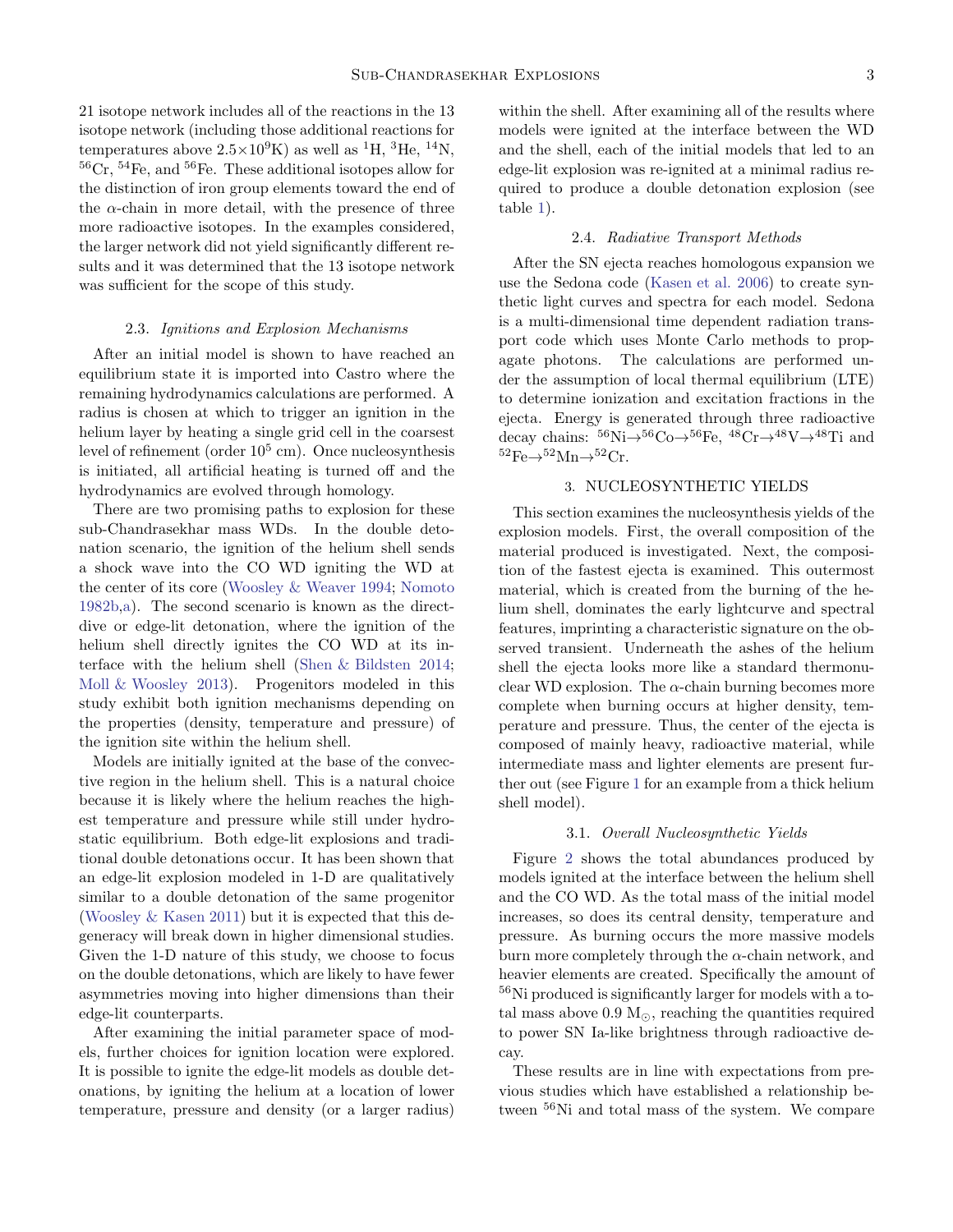

<span id="page-3-0"></span>Figure 1. Elemental composition of the supernova ejecta as a function of interior mass for a 1.0  $M_{\odot}$  WD with a  $0.08 \text{ M}_{\odot}$  helium shell that has reached homology. The mass fractions  ${}^{4}$ He (dashed) and  ${}^{16}$ O (solid) are shown in purple. Summed mass fractions of intermediate mass elements (IMEs)  $(10 < Z < 22)$  in green, radioactive material of  $22 \leq Z < 28$  in blue, and <sup>56</sup>Ni is shown in yellow. <sup>12</sup>C is almost completely burnt in this model with a mass fraction of never reaching above  $10^{-4}$ . The bar on top of the figure indicates the ejecta velocity in increments of 5000 km/s. Everything for an interior mass greater than 1.0  $M_{\odot}$  is synthesized from the burnt helium shell and everything less than 1.0  $M_{\odot}$ is from the underlying WD. This is one of the heaviest shells modelled in this paper, so a large amount of radioactive material is produced from the shell.

our <sup>56</sup>Ni yields from core burning to the closest matched models (when comparing both the mass of the helium shell and the underlying WD) in four previous studies. The <sup>56</sup>Ni yields in this study show close agreement to the amount of <sup>56</sup>Ni produced as a function of total mass to the bare sub-Chandrasekhar mass WDs (those with no helium shell) in [Sim et al.](#page-12-18) [\(2010\)](#page-12-18). However, more recent studies of these bare WDs in [Shen et al.](#page-12-19)  $(2018a)$  show significantly more <sup>56</sup>Ni than produced in our study for the lower-mass models. The bare 0.9  $M_{\odot}$ model produced a factor of 2 more <sup>56</sup>Ni than the 0.9  $M_{\odot}$  WD with a 0.01  $M_{\odot}$  helium shell in this study. Our models also show similar yields to the traditional 2-dimensional double detonation explosions modeled in [Fink et al.](#page-11-2) [\(2010\)](#page-11-2) and the 3-dimensional rotating WDs modeled in García-Senz et al. [\(2018](#page-12-11)) when examining the amount of <sup>56</sup>Ni produced from the underlying WD. For example the [Fink et al.](#page-11-2) [\(2010\)](#page-11-2)  $0.92 \text{ M}_{\odot}$  WD with a 0.084 M<sub>☉</sub> helium shell produces 0.34 M<sub>☉</sub> <sup>56</sup>Ni in the core, and the 0.9  $M_{\odot}$  WD with a 0.08  $M_{\odot}$  helium shell in this study produces 0.31  $M_{\odot}$  <sup>56</sup>Ni in the core, and our 1.1  $M_{\odot}$  WD with a 0.05  $M_{\odot}$  model produces only 10%



<span id="page-3-1"></span>Figure 2. Nucleosynthesis yields for models ignited at the interface between the helium shell and the CO WD. Models with the same mass helium shell are connected with lines of the same dash type (solid line for 0.01  $M_{\odot}$  He, long dashes for 0.05  $M_{\odot}$  He, and short dashes for 0.08  $M_{\odot}$  He). Summed masses of elements produced with  $Z \leq 10$  (mostly <sup>16</sup>O) are shown in purple, IMEs  $(10 < Z < 22)$  in green, radioactive material of  $22 \le Z \le 28$  in blue, and <sup>56</sup>Ni is shown in yellow. As the central density of the progenitor increases, nuclear burning completes more of the  $\alpha$ -chain network producing heavier elements. Models whose total mass exceeds  $0.9 M_{\odot}$ produce <sup>56</sup>Ni in quantities required to power normal SN Ialike lightcurves.

more  $^{56}$ Ni than the García-Senz et al. [\(2018](#page-12-11)) 1.1M<sub>o</sub> WD with  $0.052$  M<sub> $\odot$ </sub> helium.

# 3.2. Outermost ejecta: material produced from the helium shell

A distinct feature of a sub-Chandrasekhar mass WD explosion is the presence of heavy, radioactive material in the outermost ejecta, a result of the burning of the initial helium shell. Figure [3](#page-5-1) shows the amount of radioactive material produced from the burnt helium shell compared with the overall radioactive material produced. The heavier the helium shell the more radioactive material is produced on the surface of the explosion. Thin helium shells do not produce a significant amount of radioactive material in the outermost ejecta.

As this material decays it creates an excess flux in the early observed lightcurves not present in traditional Chandrasekhar mass WD explosions. The presence of this material is the primary distinguishing factor between sub-Chandrasekhar and Chandrasekhar mass ex-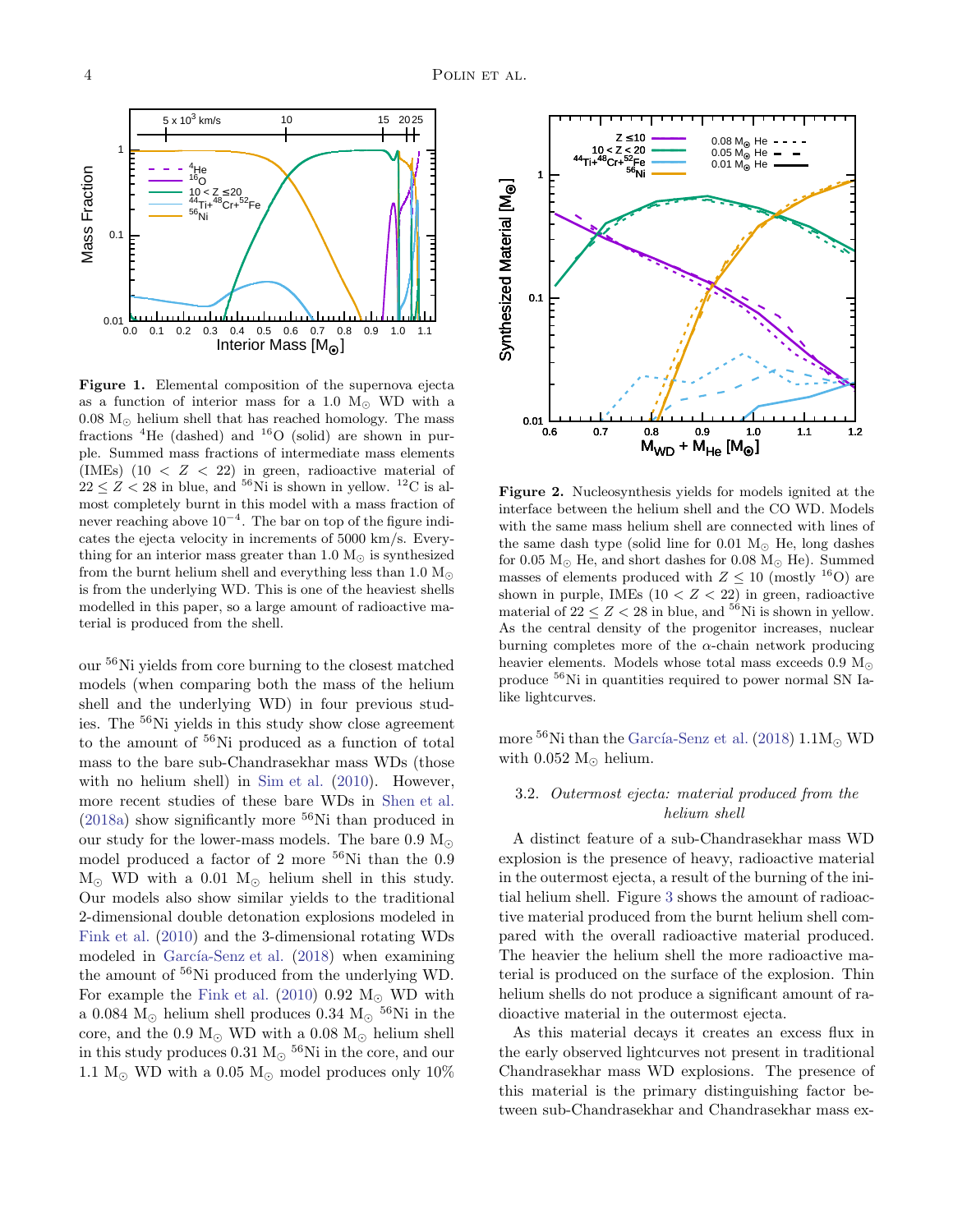<span id="page-4-0"></span>Table 1. Initial Model Parameters and Nucleosynthetic Yields.

| $M_{WD}$      | $M_{He}$       | type               | $\delta$          | $\rho_c$         | $R_{ign}$        | $P_{ign}$          | $\rho_{ign}$     | $M_{tot}$              | $M_{tot}$                   | $M_{tot}$            | $M_{tot}$              | $M_{shell}$            | $M_{shell}$            | $M_{shell}$            | $M_{shell}$          |
|---------------|----------------|--------------------|-------------------|------------------|------------------|--------------------|------------------|------------------------|-----------------------------|----------------------|------------------------|------------------------|------------------------|------------------------|----------------------|
|               |                |                    |                   |                  |                  |                    |                  | $Z\leq 10$             | IME                         | $Z \geq 22$          | $^{56}Ni$              | $Z\leq 10$             | IME                    | $Z\geq 22$             | $^{56}Ni$            |
| $[M_{\odot}]$ | $[M_{\odot}]$  |                    | cm                | $[g/cm^3]$       | cm               | $[dyne/cm^2]$      | $[g/cm^3]$       | $[M_{\odot}]$          | $\rm [M_{\odot}]$           | $\rm [M_{\odot}]$    | $[M_{\odot}]$          | $[M_{\odot}]$          | $[M_{\odot}]$          | $[M_{\odot}]$          | $[M_{\odot}]$        |
|               |                |                    |                   |                  |                  |                    |                  |                        |                             |                      |                        |                        |                        |                        |                      |
| 0.60          | 0.010          | $\circ$            | 5e06              | 3.8e06           | 7.7e08           | 2.0e20             | 1.5e04           | $4.8e-01$              | $1.2e-01$                   | $4.5e-07$            | $7.2e-08$              | $9.8e-03$              | 3.8e-04                | 5.1e-12                | $1.3e-12$            |
| 0.70          | 0.010          | $\circ$            | 5e06              | 6.5e06           | 7.0e08           | 3.5e20             | 2.7e04           | $3.0e-01$              | $4.0e-01$                   | $6.5e-04$            | 5.5e-04                | 8.9e-03                | $1.0e-03$              | 9.5e-09                | $1.2e-12$            |
| 0.80          | 0.010          | $\circ$            | 5e06              | 1.1e07           | 6.3e08           | 6.1e20             | 4.4e04           | $2.1e-01$              | $6.1e-01$                   | $1.1e-02$            | $9.8e-03$              | 8.0e-03                | $1.9e-03$              | 5.5e-05                | 3.1e-12              |
| 0.85          | 0.010          | $\bigcirc$         | 5e06              | 1.5e07           | 6.0e08           | 8.0e20             | 5.6e04           | $1.5e-01$              | 6.7e-01                     | 3.6e-02              | $3.3e-02$              | $7.2e-03$              | $2.5e-03$              | 2.7e-04                | $5.2e-11$            |
| 0.90          | 0.010          | $\circ$            | 5e06              | 2.0e07           | 5.6e08           | 1.0e21             | 7.2e04           | $1.4e-01$              | $6.7e-01$                   | $1.2e-01$            | $1.1e-01$              | $6.2e-03$              | 3.1e-03                | $6.6e-04$              | $6.2e-09$            |
| 1.00          | 0.010          | $\circ$            | 5e06              | 3.6e07           | 5.0e08           | 1.7e21             | 1.1e05           | 7.5e-02                | 5.4e-01                     | $4.0e-01$            | $3.9e-01$              | $6.1e-03$              | 3.5e-03                | $3.7e-04$              | $1.1e-07$            |
| 1.10          | 0.010          | $\circ$            | 5e06              | 7.3e07           | 4.3e08           | 3.0e21             | 1.8e05           | $3.4e-02$              | 3.8e-01                     | $6.9e-01$            | 6.7e-01                | $6.0e-03$              | $3.5e-03$              | $5.1e-05$              | 1.3e-07              |
| 1.20          | 0.010          | $\bigcirc$         | 5e06              | 1.8e08           | 3.5e08           | 5.7e21             | 2.9e05           | 1.7e-02                | $2.3e-01$                   | $9.6e-01$            | $9.4e-01$              | $2.0e-03$              | $4.1e-03$              | 3.8e-03                | $2.8e-0.5$           |
| 1.00          | 0.020          | $\circ$            | 5e06              | 3.8e07           | 4.7e08           | 4.5e21             | 2.4e05           | $7.0e-02$              | 5.3e-01                     | $4.2e-01$            | 4.1e-01                | $1.2e-02$              | 1.7e-03                | 5.8e-03                | $1.5e-03$            |
| 0.85<br>1.00  | 0.025<br>0.030 | $\circ$<br>$\circ$ | 5e06<br>5e06      | 1.6e07<br>4.1e07 | 5.6e08<br>4.5e08 | 2.7e21<br>8.3e21   | 1.6e05<br>3.8e05 | $1.4e-01$<br>$6.6e-02$ | $6.7e-01$<br>$5.1e-01$      | 5.9e-02<br>$4.6e-01$ | 5.2e-02<br>$4.4e-01$   | $1.9e-02$<br>1.7e-02   | 1.7e-03<br>1.9e-03     | $3.9e-03$<br>$1.1e-02$ | 1.7e-05<br>$6.4e-03$ |
| 1.00          | 0.040          | $\circ$            | 5e06              | 4.4e07           | 4.3e08           | 1.3e22             | 5.3e05           | $6.2e-02$              | $4.9e-01$                   | $4.9e-01$            | 4.7e-01                | $2.0e-02$              | $2.4e-03$              | $1.8e-02$              | $1.2e-02$            |
| 0.95          | 0.045          | О                  | 5e06              | 3.2e07           | 4.6e08           | 1.2e22             | 4.9e05           | 8.0e-02                | $5.6e-01$                   | $3.6e-01$            | $3.4e-01$              | $2.4e-02$              | $1.6e-03$              | $1.9e-02$              | $1.2e-02$            |
| 0.60          | 0.050          | $\circ$            | 5e06              | 4.5e06           | 6.6e08           | 1.9e21             | 1.2e05           | $4.7e-01$              | $2.1e-01$                   | 6.7e-05              | $2.3e-0.5$             | 5.0e-02                | 7.1e-06                | $2.0e-11$              | $5.0e-12$            |
| 0.70          | 0.050          | $\circ$            | 5e06              | 7.8e06           | 6.0e08           | 3.3e21             | 1.9e05           | $2.5e-01$              | $4.9e-01$                   | $9.0e-03$            | $2.0e-03$              | $3.6e-02$              | 6.7e-03                | $6.7e-03$              | $3.1e-06$            |
| 0.80          | 0.050          | $\bigcirc$         | 5e06              | 1.4e07           | 5.4e08           | 5.9e21             | 3.0e05           | $1.8e-01$              | $6.4e-01$                   | $4.3e-02$            | 2.8e-02                | $4.1e-02$              | $1.9e-03$              | 6.7e-03                | $9.4e-05$            |
| 0.90          | 0.050          | $\circ$            | 5e06              | 2.5e07           | 4.8e08           | 1.1e22             | 4.6e05           | $1.2e-01$              | $6.2e-01$                   | $2.3e-01$            | $2.2e-01$              | $4.0e-02$              | $9.9e-04$              | $9.2e-03$              | $2.5e-03$            |
| 0.92          | 0.050          | $\circ$            | 5e06              | 2.8e07           | 4.7e08           | 1.2e22             | 4.9e05           | $9.1e-02$              | 5.9e-01                     | $2.9e-01$            | $2.7e-01$              | $2.7e-02$              | $1.6e-03$              | $2.1e-02$              | $1.2e-02$            |
| 0.94          | 0.050          | $\bigcirc$         | 5e06              | 3.1e07           | 4.6e08           | 1.3e22             | 5.2e05           | 8.2e-02                | $5.6e-01$                   | $3.5e-01$            | $3.3e-01$              | $2.6e-02$              | $2.5e-03$              | 2.1e-02                | $1.3e-02$            |
| 0.95          | 0.050          | $\bigcirc$         | 5e06              | 3.3e07           | 4.5e08           | 1.4e22             | 5.5e05           | 7.8e-02                | 5.4e-01                     | 3.8e-01              | $3.6e-01$              | $2.6e-02$              | $1.9e-03$              | $2.2e-02$              | 1.4e-02              |
| 0.96          | 0.050          | $\circ$            | 5e06              | 3.6e07           | 4.4e08           | 1.5e22             | 5.9e05           | 7.4e-02                | $5.3e-01$                   | $4.1e-01$            | $3.9e-01$              | $2.5e-02$              | 1.4e-03                | 2.3e-02                | $1.5e-02$            |
| 1.00          | 0.050          | $\circ$            | 5e06              | 4.7e07           | 4.2e08           | 1.9e22             | 6.9e05           | 6.7e-02                | $4.5e-01$                   | 5.3e-01              | $5.0e-01$              | $2.6e-02$              | 8.0e-03                | $1.6e-02$              | $2.3e-03$            |
| 1.00          | 0.050          | $\circ$            | 1e07              | 4.7e07           | 4.2e08           | 1.9e22             | 6.9e05           | $4.9e-02$              | 4.7e-01                     | 5.3e-01              | 5.1e-01                | $2.1e-02$              | 3.7e-03                | $2.5e-02$              | $1.9e-02$            |
| 1.00          | 0.050          | $\circ$            | 5e06              | 4.7e07           | 4.6e08           | 5.3 <sub>e21</sub> | 3.1e05           | 5.0e-02                | $4.7e-01$                   | $5.3e-01$            | 5.1e-01                | $2.1e-02$              | $1.9e-03$              | $2.6e-02$              | $2.2e-02$            |
| 1.10          | 0.050          | $\bigcirc$         | 5e06              | 1.0e08           | 3.7e08           | 1.9e22             | 7.4e05           | $2.4e-02$              | $3.1e-01$                   | $8.2e-01$            | $8.0e-01$              | $1.9e-02$              | 1.7e-03                | $3.0e-02$              | $2.6e-02$            |
| 1.10          | 0.050          | $\circ$            | 5e06              | 1.0e08           | 3.8e08           | 1.3e22             | 5.7e05           | $1.9e-02$              | 3.1e-01                     | 8.3e-01              | 8.1e-01                | 1.7e-02                | 1.4e-03                | $3.1e-02$              | $3.0e-02$            |
| 1.10          | 0.050          | ★                  | 5e06              | 1.0e08           | 3.5e08           | 3.8 <sub>e22</sub> | 1.1e06           | $6.4e-02$              | $2.4e-01$                   | 8.5e-01              | 8.3e-01                | $1.9e-02$              | $1.9e-03$              | $2.9e-02$              | $2.1e-02$            |
| 1.20          | 0.050          | $\circ$            | 5e06              | 2.7e08           | 3.1e08           | 1.9e22             | 7.7e05           | $1.3e-02$              | 1.5e-01                     | 1.1e00               | 1.1e00                 | $1.3e-02$              | 8.7e-04                | $3.6e-02$              | $3.5e-02$            |
| 1.20          | 0.050          | $\star$            | 5e06              | 2.7e08           | 2.8e08           | 9.3e22             | 2.1e06           | 1.4e-02                | $1.3e-01$                   | 1.1e00               | 1.1e00                 | $1.4e-02$              | $9.0e-04$              | $3.5e-02$              | 3.3e-02              |
| 0.95          | 0.055          | $\circ$            | 5e06              | 3.4e07           | 4.4e08           | 1.6e22             | 6.3e05           | 7.7e-02                | 5.3e-01                     | $4.0e-01$            | 3.7e-01                | 2.7e-02                | $2.1e-03$              | $2.6e-02$              | $1.2e-02$            |
| 1.00          | 0.060          | $\circ$            | 5e06              | 5.0e07           | 4.1e08           | 1.9e22             | 7.2e05           | 5.3e-02                | $4.4e-01$                   | 5.7e-01              | 5.4e-01                | $2.5e-02$              | $2.8e-03$              | $3.2e-02$              | 1.7e-02              |
| 1.00          | 0.070          | $\bigcirc$         | 5e06              | 5.3e07           | 4.1e08           | 1.9e22             | 7.4e05           | $4.3e-02$              | $4.2e-01$                   | $6.0e-01$            | 5.8e-01                | 2.7e-02                | 2.7e-03                | $4.0e-02$              | $3.4e-02$            |
| 0.60          | 0.080          | $\bigcirc$         | $5\mathrm{e}{06}$ | 5.2e06           | 6.1e08           | 4.2 <sub>e21</sub> | 2.3e05           | 3.7e-01                | $3.0e-01$                   | 8.3e-03              | $1.4e-04$              | 5.9e-02                | $1.2e-02$              | 8.1e-03                | $1.2e-07$            |
| 0.70          | 0.080          | $\circ$            | 5e06              | 9.1e06           | 5.5e08           | 7.5e21             | 3.6e05           | $2.2e-01$              | $5.3e-01$                   | 3.1e-02              | 7.1e-03                | 4.8e-02                | $6.3e-03$              | 2.6e-02                | 2.7e-03              |
| 0.80          | 0.080          | $\circ$            | 5e06              | 1.6e07           | 4.9e08           | 1.3e22             | 5.4e05           | $1.4e-01$              | $6.5e-01$                   | 9.5e-02              | $7.4e-02$              | $4.1e-02$              | $4.0e-03$              | $3.4e-02$              | 1.7e-02              |
| 0.90          | 0.080          | $\circ$            | 5e06              | 2.9e07           | 4.5e08           | 1.9e22             | 7.2e05           | 8.4e-02                | 5.5e-01                     | $3.4e-01$            | $3.1e-01$              | 3.6e-02                | 5.3e-03                | 3.9e-02                | $1.3e-02$            |
| 0.90          | 0.080          | ★                  | 5e06              | 2.9e07           | 4.4e08           | 2.4e22             | 8.1e05           | $1.6e-01$              | $3.9e-01$                   | $4.3e-01$            | $4.1e-01$              | 3.3e-02                | $3.0e-03$              | $4.3e-02$              | $3.0e-02$            |
| 1.00          | 0.080          | О                  | 5e06              | 5.7e07           | 4.1e08           | 1.9e22             | 7.5e05           | $3.6e-02$              | $4.0e-01$                   | $6.4e-01$            | $6.2e-01$              | $2.9e-02$              | 1.7e-03                | $4.9e-02$              | $4.4e-02$            |
| 1.00          | 0.080          | $\star$            | 5e06              | 5.7e07           | 3.8e08           | 4.6e22             | 1.3e06           | $9.2e-02$              | $3.0\mathrm{e}{\text{-}}01$ | $6.9e-01$            | 6.7e-01                | $2.9e-02$              | $1.9e-03$              | $4.8e-02$              | 3.8e-02              |
| 1.10          | 0.080          | $\circ$            | 5e06              | 1.3e08<br>1.3e08 | 3.5e08           | 1.9e22             | 7.7e05           | $2.1e-02$<br>$2.4e-02$ | $2.3e-01$<br>$1.9e-01$      | $9.3e-01$            | $9.1e-01$<br>$9.4e-01$ | $2.1e-02$              | 1.4e-03                | 5.7e-02                | 5.5e-02              |
| 1.10<br>1.20  | 0.080<br>0.080 | ★<br>★             | 5e06<br>5e06      | 4.0e08           | 3.1e08<br>2.4e08 | 9.6e22<br>2.7e23   | 2.1e06<br>4.4e06 | $1.4e-02$              | $6.3e-02$                   | $9.6e-01$<br>1.2e00  | 1.2e00                 | $2.2e-02$<br>$1.4e-02$ | $1.3e-03$<br>$6.3e-04$ | 5.6e-02<br>6.5e-02     | 5.3e-02<br>$6.4e-02$ |
| 1.00          | 0.090          | $\bigcirc$         | 5e06              | 6.1e07           | 4.0e08           | 1.9e22             | 7.5e05           | $3.1e-02$              | $3.8e-01$                   | 6.7e-01              | $6.5e-01$              | $3.0e-0.2$             | $2.0e-03$              | 5.8e-02                | 5.3e-02              |
| 0.70          | 0.100          | $\circ$            | 5e06              | 1.0e07           | 5.2e08           | 1.2e22             | 4.9e05           | $2.1e-01$              | 5.5e-01                     | $4.9e-02$            | $2.1e-02$              | $6.3e-02$              | $3.6e-03$              | $3.3e-02$              | $9.2e-03$            |
| 1.00          | 0.100          | О                  | 5e06              | 6.6e07           | 4.0e08           | 1.9e22             | 7.6e05           | $3.1e-02$              | $3.6e-01$                   | $7.1e-01$            | $7.0e-01$              | 3.1e-02                | $9.5e-04$              | 6.8e-02                | $6.3e-02$            |
| 1.10          | 0.100          | $\circ$            | 5e06              | 1.6e08           | 3.4e08           | 1.9e22             | 7.8e05           | $2.3e-02$              | $1.5e-01$                   | 1.0e00               | 1.0e00                 | $2.3e-02$              | $7.3e-04$              | 7.6e-02                | 7.4e-02              |
| 1.20          | 0.100          | $\circ$            | 5e06              | 5.4e08           | 2.6e08           | 1.9e22             | 8.0e05           | $1.5e-02$              | $2.3e-02$                   | 1.3e00               | 1.2e00                 | $1.5e-02$              | $1.0e-04$              | 8.5e-02                | 8.4e-02              |

 $N$ ote—

 $R_{ign}$ ,  $P_{ign}$  and  $\rho_{ign}$  denote the conditions of the initial model at the location of the helium ignition.<br>A  $\bigcirc$  indicates a double detonation while a  $\bigstar$  indicates an edge-lit ignition.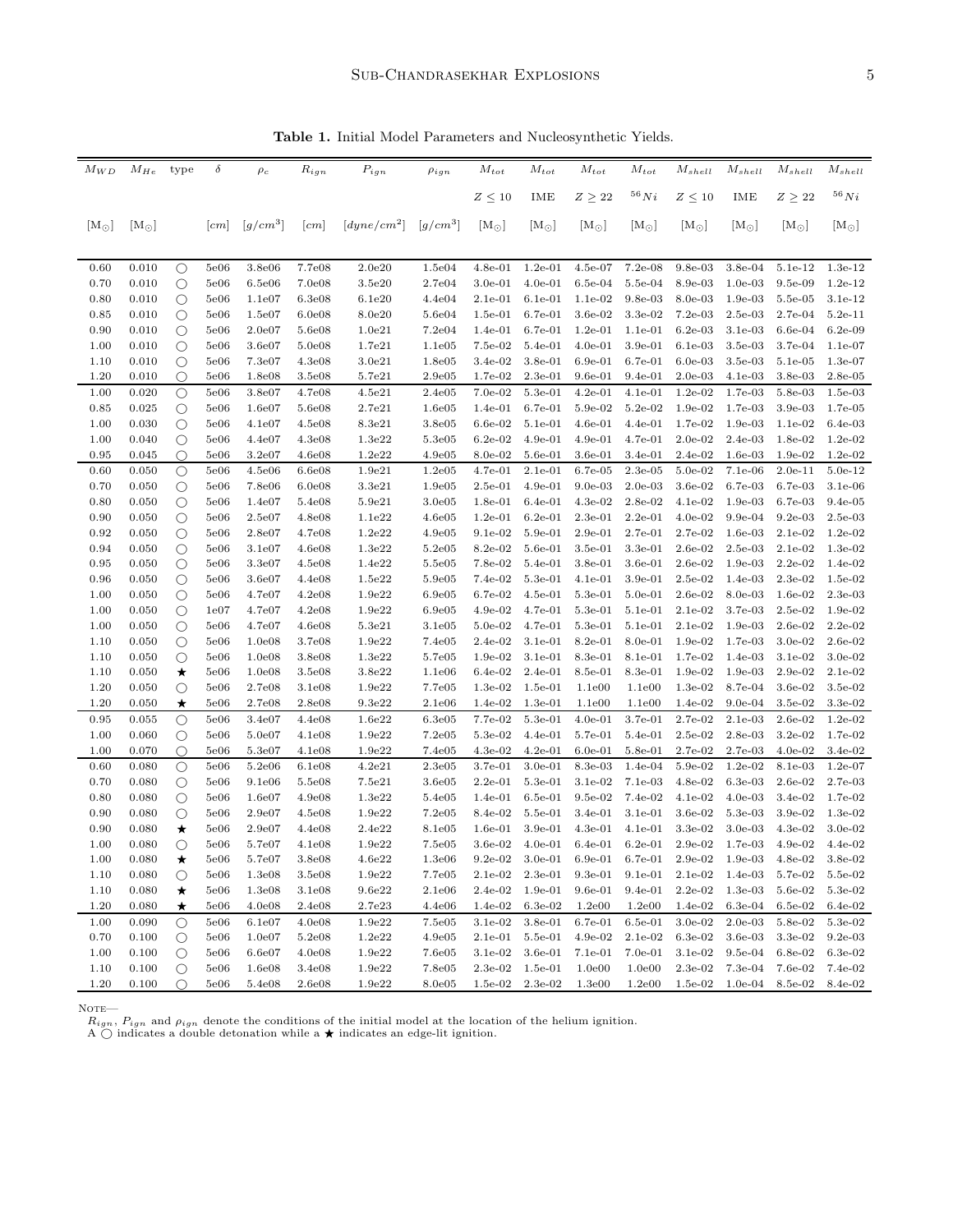

<span id="page-5-1"></span>Figure 3. The total radioactive material produced (grey) compared with the summed mass of radioactive material burnt from the helium shell (red). Solid lines are models with 0.01  $M_{\odot}$  He, long dashes have 0.05  $M_{\odot}$  He, and short dashes 0.08 M<sub>☉</sub> He. Models with 0.01 M<sub>☉</sub> helium shells produce less than 0.003  $M_{\odot}$  of radioactive material in their outermost ejecta and are not plotted. For models with a total mass less than 0.9  $M_{\odot}$  the amount of radioactive material produced in the outermost ejecta is comparable to the total radioactive material produced. Observable signatures of this heavy, radioactive material present in the outermost ejecta are discussed in section [4.](#page-5-0)

plosions. Figure [3](#page-5-1) shows that in models with a total mass less than 0.9  $M_{\odot}$  a significant fraction of the total radioactive material produced is synthesized in the helium shell. In section [4](#page-5-0) we discuss the effect of this radioactive material on the lightcurves of the thick shell models.

There is some discrepancy when comparing our yields from the burnt helium shell to those in the literature. The models in [Fink et al.](#page-11-2) [\(2010\)](#page-11-2) (2-D) and García-Senz et al.  $(2018)$  $(2018)$   $(3-D)$  produce 10 times less <sup>56</sup>Ni than our comparable helium shells. However, we show good agreement with the 3-D models of burning helium shells in [Moll & Woosley](#page-12-10) [\(2013\)](#page-12-10) which only produce  $20\%$  less  $56$ Ni in the shells than our models, so this discrepancy is not purely a multi-dimsenional effect. All of the compared models show close agreement in the summed masses of other radioactive material (Z≥22 not including <sup>56</sup>Ni) produced by the helium shells. The exact yields burnt from these shells remains an open question which should be examined in future multidimensional studies with careful consideration of the

<span id="page-5-0"></span>nucleosynthesis of helium and a realistic modelling of shell density profiles expected from accretion.

### 4. LIGHT CURVES

The radiative transport calculations from Sedona provide synthetic lightcurves and spectra of each model. For the remainder of this paper, models will be separated into two categories: thin helium shells and thick helium shells. The former likely evolve from a degenerate helium WD binary companion [\(Bildsten et al.](#page-11-0) [2007;](#page-11-0) [Shen & Bildsten 2014\)](#page-12-8) and look more like standard SNe Ia. The later evolve from a non-degenerate helium star companion [\(Woosley & Weaver 1994;](#page-12-0) [Livne](#page-12-3) [1990;](#page-12-3) [Nomoto 1982b\)](#page-12-1), exhibit more exotic observable signatures, and thus should be considered a sub-class of their own - with potentially only one of these events convincingly seen to date [\(Jiang et al. 2017a\)](#page-12-20).

Figure [4](#page-6-0) shows the g-band lightcurves for models with the extrema of helium shell masses explored in this survey: the very thick shells, 0.08  $M_{\odot}$ , and the very thin shells,  $0.01 \text{ M}_{\odot}$ . The presence of radioactive material from the burning of the helium shell can create an excess in the flux at early times in the light curves of the models. The thin shells in Figure [4](#page-6-0) do not produce enough radioactive material from the shell burning to exhibit this early time excess, and the early rise looks like those typical of SNe Ia. The thick shells, however, produce a large amount of heavy, radioactive elements having  $Z \geq 22$  in the outermost ejecta, resulting in a significant excess in the first few days after explosion due to additional radioactive heating. The result is a bi-modal lightcurve with the first peak, a few days after explosion, powered primarily by radioactive material in the outermost ejecta, followed by a more standard <sup>56</sup>Ni powered rise typical of thermonuclear SNe Ia light curves. However the time of peak brightness will occur later than a pure  $56$ Ni powered rise due to the decay of  $48V$  (a daughter species of the  $48Cr$  leftover from the helium shell) which has a half-life of  $15.97$  days.

For models with enough mass in the helium shell the early flux excess can be observed in surveys that explore the lightcurves of SNe 4 to 5 magnitudes below peak brightness. See table [2](#page-7-1) for the magnitudes at both peak and early excess (when presented) for all models. When exhibited, this flux excess is present across all observable bands with the greatest differences occurring in the near-UV (See Figure [5\)](#page-6-1).

As a result the colors shown in Figure [6](#page-7-2) can become significantly red directly after the flux excess, before trending bluer again for the <sup>56</sup>Ni powered rise. This figure depicts the  $g - r$  and  $g - i$  colors for 1.0 M<sub>☉</sub> with several different mass helium shells. The early red evo-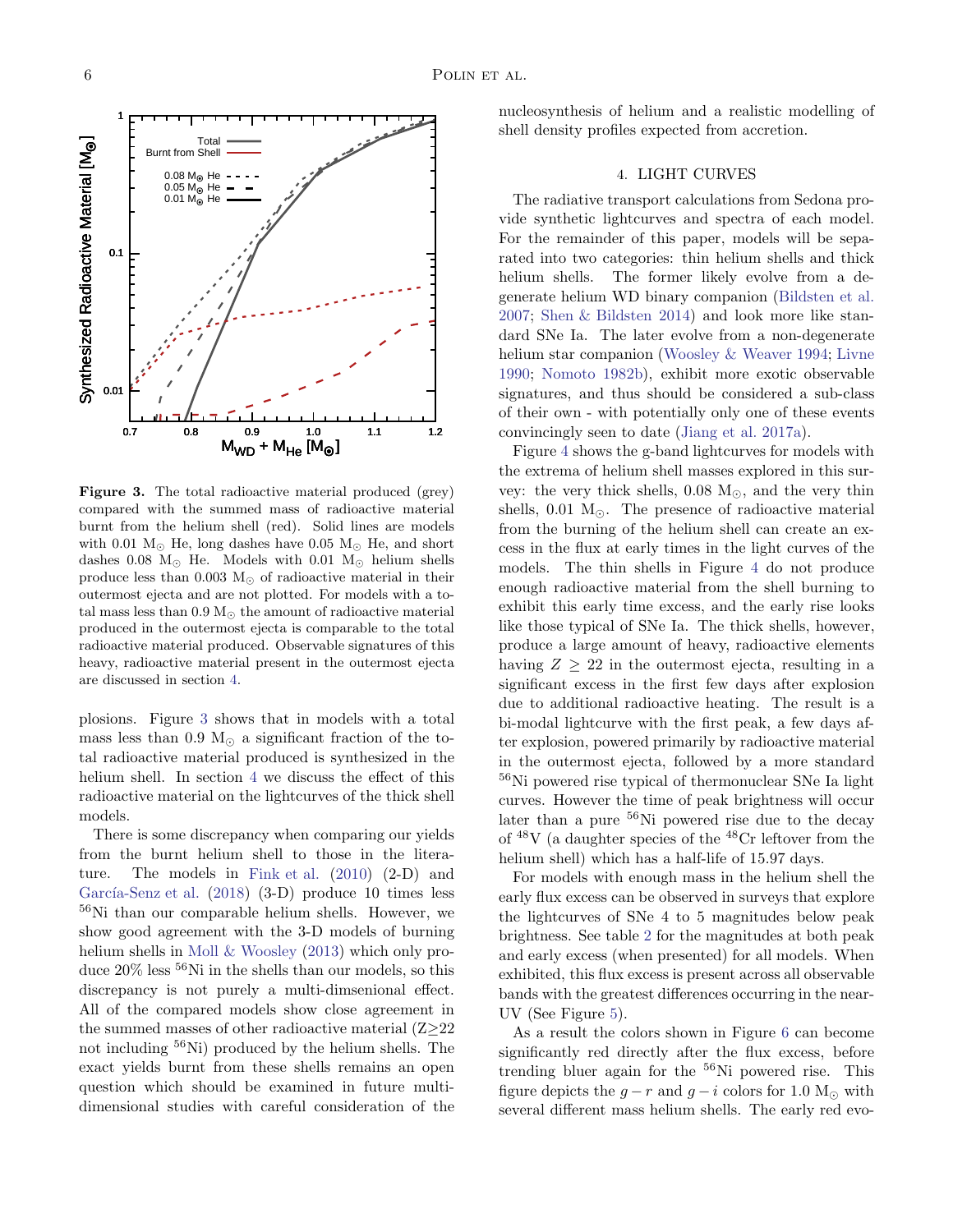

<span id="page-6-0"></span>Figure 4. g-band light curves of double detonation explosions for thin helium shells (0.01 M<sub>☉</sub>) on the left and thick helium shells (0.08  $M_{\odot}$ ) on the right. The figure shows a 1.1  $M_{\odot}$  WD in purple, a 1.0  $M_{\odot}$  WD in green, a 0.9  $M_{\odot}$  WD in blue and a 0.8 M<sup>⊙</sup> WD in orange. The thick helium shell models on right exhibit an early time flux excess due to radioactive material  $( ^{48}Cr, ^{52}Fe,$  and  $^{56}Ni)$  in the outermost ejecta, while the thin shell models on the left exhibit a smooth rise.



<span id="page-6-1"></span>Figure 5. ugriz colors for a thick helium shell model; a 0.8  $M_{\odot}$  WD with a 0.08  $M_{\odot}$  helium shell. For this model the radioactive material produced by the shell is comparable to the amount produced by the WD. The early excess flux created from the decay of the outermost radioactive material is similar in magnitude to the  ${}^{56}$ Ni powered peak. However the early flux excess is not uniform across the different bands.

lution is a direct prediction that can identify a double detonation explosion, even when the helium shell is thin and the flux excess is not large. We note the change in behavior between the 0.06 and 0.08  $M_{\odot}$  helium shells on the 1.0  $M_{\odot}$  WD in Figure [6.](#page-7-2) This trend of a bluer feature for larger shells (on the same underlying WD) is caused by the additional heating from the radioactive material produced during helium burning. The 1.0  $M_{\odot}$  WDs shells above 0.06  $M_{\odot}$  produce enough radioactive material to cause significant heating at early time. Large shells on smaller WDs, however, can still appear quite red (see Figure [5\)](#page-6-1). This observational signature of a sub-Chandrasekhar mass Ia explosion can be detected photometrically though high cadence multi-band observations at very early times.

While qualitatively similar to the results seen in the double detonation models presented in [Noebauer et al.](#page-12-21) [\(2017\)](#page-12-21), the  $q-r$  colors of our models are noticeably redder than theirs, likely due to differences in how the radiation transport is handled in STELLA [\(Blinnikov et al.](#page-11-5) [2000\)](#page-11-5) compared to Sedona.

[Jiang et al.](#page-12-20) [\(2017a\)](#page-12-20) present evidence for a SN Ia trigger by a helium flash. The characteristics of SN 2016jhr are a kink in the early lightcurve, coupled with a color which evolves from the blue to the red. This is similar to the behavior of many of our models (see Figure [7\)](#page-7-3), though in our parameter sweep we do not find a perfect match to this SN Ia. We do note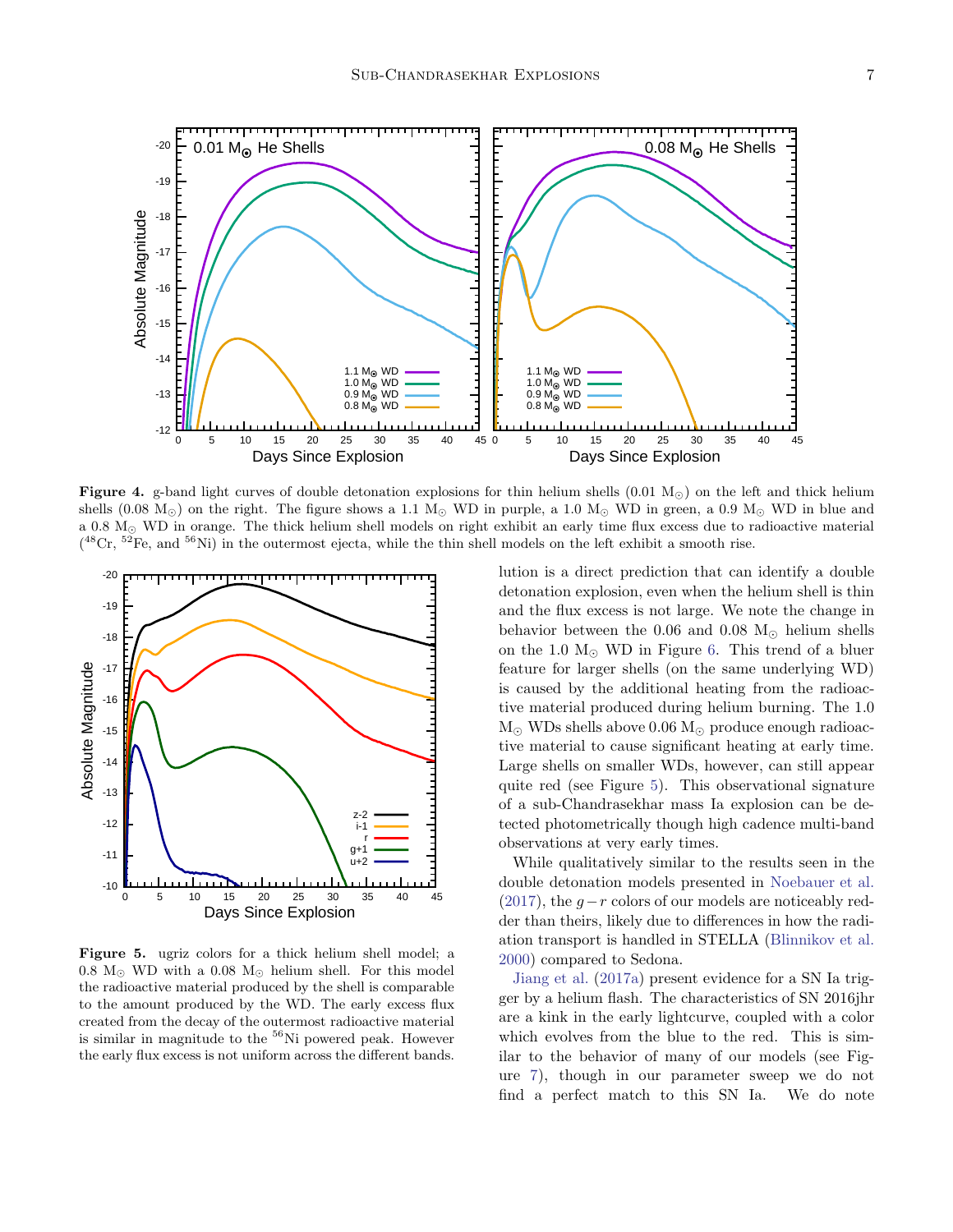

<span id="page-7-2"></span>Figure 6. g-r and g-i colors for a 1.0  $M_{\odot}$  WD with varying helium shell masses. It is interesting to note that models with less pronounced early excess peaks show the most significant reddening. This is due to the production of additional radioactive material by the heavier shell, on the same mass of underlying WD, heating the supernova at early times though radioactive decay.



<span id="page-7-3"></span>Figure 7. SN 2016jhr (MUSSES1604D) [\(Jiang et al. 2017b](#page-12-22)) plotted against this survey's best fit model for the early flux excess, a 1.0  $M<sub>©</sub>$  WD with a 0.05  $M<sub>©</sub>$  helium shell. i-band  $(-1)$  is plotted in yellow, r-band in red, and g-band  $(+1)$  is green. While a double detonation explosion can reproduce the magnitudes at peak and during the early flux excess, the overall width is too narrow in all bands, most noticeably in g-band.

that this SN Ia is similar to the very rare class of SNe Ia which include SN 2006bt [\(Foley et al. 2010](#page-12-23)) and PTF10ops [\(Maguire et al. 2011\)](#page-12-24) - SNe Ia which have broad lightcurves that are incongruent with their

<span id="page-7-1"></span>Table 2. Observables from Synthetic Light Curves.

|  |  |  | $M_{WD}$ M <sub>He</sub> type V-mag V-mag B-mag B-mag $\Delta m_{15,V}$ B-V |  |
|--|--|--|-----------------------------------------------------------------------------|--|
|  |  |  |                                                                             |  |

|      |       |                     | excess   | peak     | excess   | peak     |          |            |
|------|-------|---------------------|----------|----------|----------|----------|----------|------------|
| 0.70 | 0.010 | О                   |          | $-11.58$ |          | $-10.36$ | 3.20     | 1.22       |
| 0.80 | 0.010 | $\circlearrowright$ |          | $-15.22$ |          | $-14.20$ | 2.29     | 1.03       |
| 0.85 | 0.010 | $\circ$             |          | $-16.59$ |          | $-15.84$ | 1.63     | 0.75       |
| 0.90 | 0.010 | $\bigcirc$          |          | $-17.81$ |          | $-17.56$ | 1.33     | 0.25       |
| 1.00 | 0.010 | $\bigcirc$          |          | $-18.97$ |          | $-18.86$ | 1.09     | 0.12       |
| 1.10 | 0.010 | $\bigcirc$          |          | $-19.51$ |          | $-19.42$ | 0.91     | 0.09       |
| 1.20 | 0.010 | O                   |          | $-19.83$ |          | -19.76   | 0.72     | 0.07       |
| 1.00 | 0.020 | $\circlearrowright$ | $-15.34$ | $-19.00$ | $-15.26$ | $-18.96$ | 1.22     | 0.04       |
| 0.85 | 0.025 | $\bigcirc$          | $-14.13$ | $-17.01$ | $-13.42$ | $-14.81$ | 2.01     | 2.20       |
| 1.00 | 0.030 | ◯                   | $-15.95$ | $-19.06$ | $-15.90$ | $-19.02$ | 1.22     | 0.04       |
| 1.00 | 0.040 | $\circ$             | $-16.40$ | $-19.13$ | $-16.31$ | $-19.09$ | 1.22     | 0.04       |
| 0.95 | 0.045 | $\circlearrowright$ | $-16.61$ | $-18.88$ | $-16.54$ | $-18.18$ | 0.98     | 0.70       |
| 0.60 | 0.050 | O                   |          | $-7.01$  |          | $-4.48$  | 2.75     | 2.53       |
| 0.70 | 0.050 | $\circ$             | $-14.65$ | $-11.96$ | $-14.07$ | $-9.36$  | 4.46     | 2.60       |
| 0.80 | 0.050 | $\circ$             | $-9.75$  | $-16.17$ | $-9.87$  | $-13.70$ | 4.27     | 2.47       |
| 0.90 | 0.050 | $\circlearrowright$ | $-16.31$ | $-18.54$ | $-16.34$ | $-17.91$ | 1.29     | 0.63       |
| 1.00 | 0.050 | $\circ$             | $-16.05$ | $-19.00$ | $-15.61$ | $-18.73$ | 1.10     | 0.27       |
| 1.00 | 0.050 | $\circ$             | $-15.70$ | $-19.00$ | $-15.19$ | $-18.73$ | 1.07     | 0.28       |
| 1.00 | 0.050 | $\bigcirc$          | $-16.66$ | $-19.22$ | $-16.57$ | $-19.18$ | 1.26     | 0.05       |
| 1.10 | 0.050 | $\bigcirc$          | $-16.96$ | $-19.68$ | $-16.93$ | $-19.61$ | 0.90     | 0.06       |
| 1.10 | 0.050 | О                   | $-17.08$ | $-19.68$ | $-17.11$ | $-19.63$ | 0.83     | 0.05       |
| 1.10 | 0.050 | $\star$             | $-11.27$ | $-19.73$ | $-11.51$ | $-19.66$ | 0.82     | 0.06       |
| 1.20 | 0.050 | $\circ$             | $-9.57$  | $-19.93$ | $-9.63$  | $-19.87$ | 0.58     | 0.06       |
| 1.20 | 0.050 | $\star$             | $-9.96$  | $-19.97$ | $-10.05$ | $-19.89$ | 0.65     | 0.08       |
| 0.95 | 0.055 | О                   | $-16.70$ | $-18.89$ | $-16.65$ | $-18.30$ | 1.01     | 0.59       |
| 1.00 | 0.060 | ◯                   | $-17.06$ | $-18.81$ | $-16.93$ | $-18.87$ | 1.08     | $-0.06$    |
| 1.00 | 0.070 | ◯                   | $-17.24$ | $-19.32$ | $-17.08$ | $-19.29$ | 1.18     | 0.03       |
| 0.60 | 0.080 | ∩                   | $-13.55$ | $-11.98$ | $-12.36$ | $-10.14$ | 6.55     | 1.85       |
| 0.70 | 0.080 | $\circlearrowright$ | $-16.43$ | $-14.43$ | $-16.42$ | $-12.14$ | 6.14     | 2.29       |
| 0.80 | 0.080 | $\bigcirc$          | $-16.93$ | $-17.06$ | $-16.75$ | $-14.47$ | 3.65     | 2.59       |
| 0.90 | 0.080 | $\bigcirc$          | $-16.95$ | $-18.81$ | $-16.93$ | $-18.06$ | $1.12\,$ | 0.75       |
| 0.90 | 0.080 | $\star$             | $-15.95$ | $-19.01$ | $-15.92$ | $-18.95$ | 1.04     | 0.06       |
| 1.00 | 0.080 | $\bigcirc$          | $-17.49$ | $-19.38$ | $-17.42$ | $-19.35$ | 1.20     | 0.03       |
| 1.00 | 0.080 | $\star$             | $-11.11$ | $-19.51$ | $-11.34$ | $-19.48$ | 0.94     | 0.03       |
| 1.10 | 0.080 | $\circ$             | $-17.31$ | $-19.79$ | $-17.34$ | $-19.73$ | 0.79     | 0.06       |
| 1.10 | 0.080 | $\star$             | $-8.80$  | $-19.84$ | $-8.56$  | $-19.79$ | 0.76     | 0.06       |
| 1.20 | 0.080 | $\star$             | $-8.79$  | $-20.01$ | $-6.81$  | $-19.96$ | 0.55     | 0.05       |
| 1.00 | 0.090 | О                   | $-17.58$ | $-19.41$ | $-17.54$ | $-19.39$ | 1.16     | 0.02       |
| 0.70 | 0.100 | $\bigcirc$          | $-16.99$ | $-15.12$ | $-16.85$ | $-12.29$ | 5.86     | 2.83       |
| 1.00 | 0.100 | $\circ$             | $-17.73$ | $-18.86$ | $-17.73$ | $-18.95$ | 1.13     | $-0.10$    |
| 1.10 | 0.100 | $\circ$             | $-8.56$  | $-19.89$ | $-7.68$  | $-19.84$ | 0.68     | $\rm 0.05$ |
| 1.20 | 0.100 | ∩                   | $-9.20$  | $-20.01$ | $-8.61$  | $-19.98$ | 0.45     | 0.03       |

NOTE— A  $\bigcirc$  indicates a double detonation while a  $\bigstar$  indicates an edge-lit ignition.

<span id="page-7-0"></span>peak brightness with respect to the Phillips relationship [\(Phillips 1993\)](#page-12-25).

### 5. SPECTRA

This section examines the synthetic spectra produced for our models with Sedona. Again, models are grouped into two categories: thick shell models and thin shell models. The former exhibit peculiar features due to the radioactive material in their outermost ejecta that serve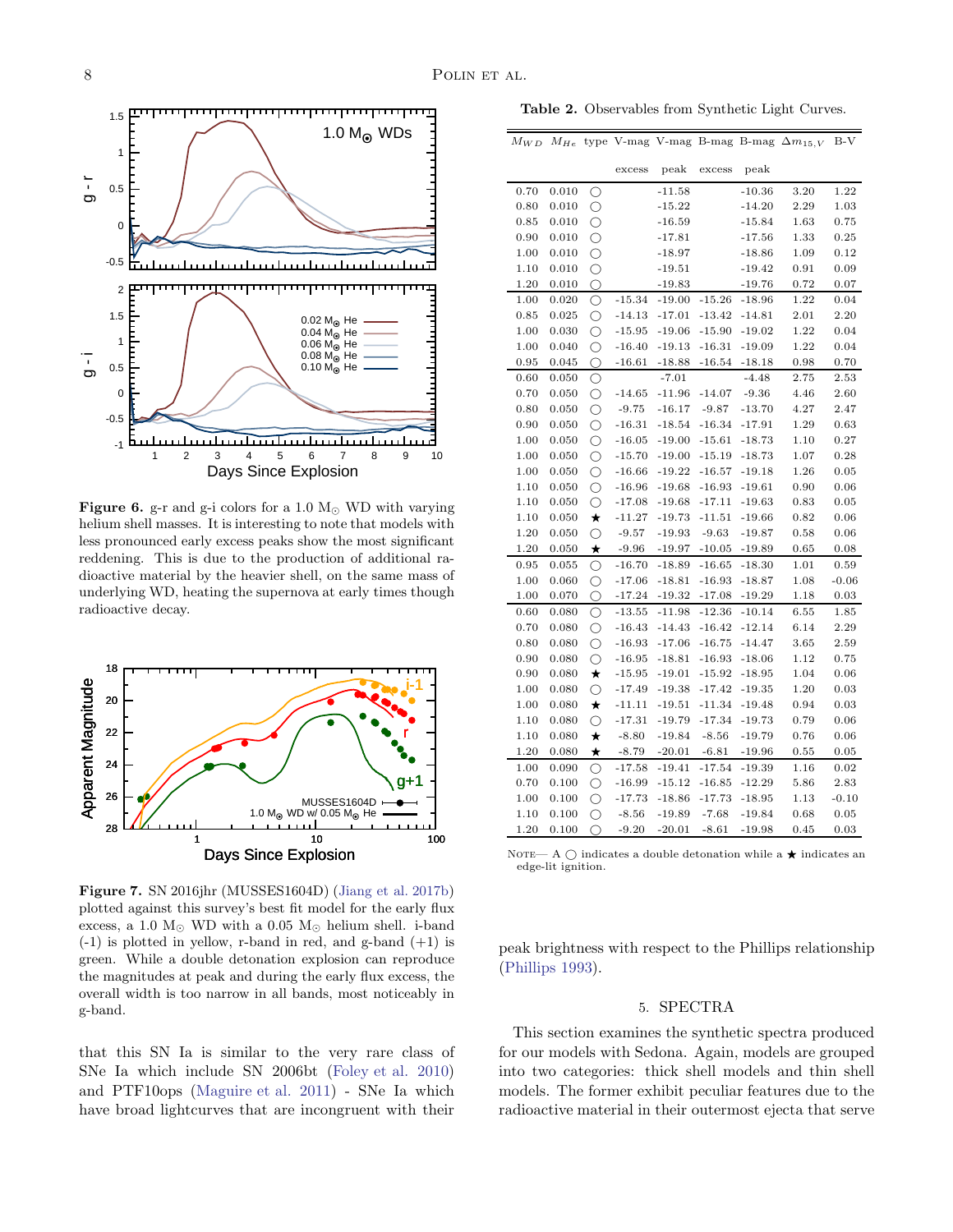to distinguish them from a normal SN Ia. The later reproduce several typical SN Ia signatures.

## 5.1. Thick shell models: predictions for future searches

The top panel of Figure [8](#page-8-0) shows the spectra at g-band peak for several models with  $0.08 M_{\odot}$  helium shells. The spectra at g-band peak exhibit significant line blanketing at low wavelengths due to the ashes of the burnt helium shell. Models with  $0.08 M_{\odot}$  helium on WDs less than  $0.8$  $M_{\odot}$  are completely line blanketed for wavelengths less than 5200 Å. We predict this spectral signature, that has yet to be seen in an observed SN Ia, even though models with a total mass more than  $0.9 M_{\odot}$  are bright enough to be easily discovered at peak (see Figure [4\)](#page-6-0) for many current surveys. As such, if events like these exist in nature, they must be intrinsically rare.

The bottom panel of Figure [8](#page-8-0) shows an example spectrum taken at the time of the early flux excess due to radioactive decay of material created from the burnt helium shell (typically 2-3 days after explosion). These early spectra all look qualitatively similar: a blue continuum which is mostly featureless above  $4500 \text{ Å}$  while bluer wavelengths show a Ti II trough  $(\sim 4000-4300 \text{ Å})$ and a Ca II H&K absorption feature (∼3700 Å). Because spectra at this early flux excess all look similar only one example (from the 0.8  $M_{\odot}$  WD) is included in the plot.

We note that 3-D simulations of deflagration driven Chandrasekhar mass CO WD explosions have also produced <sup>56</sup>Ni mixed into the outer layers of SN ejecta [\(Fink et al. 2014\)](#page-11-6). While these explosions also produce red, subluminous, lightcurves they lack the early flux excess and extreme UV line blanketing seen in our thick shell spectra and thus would be distinguishable from a sub-Chandrasekhar explosion.

### 5.2. Thin shell models: relationship to observed SNe Ia

The very thin shell models in this survey, those with  $0.01 M_{\odot}$  helium on their surface, exhibit similar characteristics to many normal SNe Ia. In Figure [9](#page-9-0) we present the spectra of these models at g-band peak ordered by total mass. The thin shell models exhibit many of the characteristics expected from the spectroscopic series in [Nugent et al.](#page-12-26) [\(1995\)](#page-12-26). The models show the characteristic change in the ratio of the Si II lines. The  $5800 \text{ Å}$ feature decreases in strength with respect to the  $6150$  Å feature, as the luminosity (and mass) of the models increase. As the luminosity (mass) of the models increase, we also see Fe II transitioning to Fe III. Lastly, we see Ti II features begin to appear in low luminosity (mass) models.

As noted by [Shen et al.](#page-12-19) [\(2018a\)](#page-12-19) and seen in Figure [10,](#page-9-1) the thin shell WDs with mass 0.85  $M_{\odot}$  are able to reproduce the features seen in the subluminous SN 1991bg



<span id="page-8-0"></span>Figure 8. Spectra of the double detonations with thick  $(0.08 \text{ M}_\odot)$  helium shells at peak in the top panel and an example spectrum during an early excess flux peak in the bottom panel, at which time for all models the spectra look qualitatively the same. The spectra of the thick shell models exhibit significant line blanketing at low wavelengths due to the ashes of the burnt helium shell. Models with 0.08  $M_{\odot}$ helium on WDs less than 0.8  $M_{\odot}$  are completely line blanketed for wavelengths less than  $5200$  Å. The spectra taken at early excess is almost featureless with the exception of a Ti II trough present from 4000-4300 Å. These predicted signatures have yet to be seen in an observed SN Ia.

class of objects. Interestingly, just below this mass the features do not resemble those of any known supernovae.

Given the search conducted by [Li et al.](#page-12-27) [\(2011](#page-12-27)) and the sheer number of 1991bg-like SNe Ia they discovered, we believe that they would have been sensitive to finding SNe Ia slightly below this mass given that their luminosity cut-off was 1-2 magnitudes fainter in their search than the peak brightness for the 1991bg-like objects ( $M_B \sim -17.25$ ). Coupled with the mass function for CO WDs increasing below this mass [\(Hollands et al.](#page-12-28) [2018\)](#page-12-28), it is thus likely that the 0.85  $M_{\odot}$  WDs represent some minimal total mass in the ignition of sub-Chandrasekhar mass explosions, or that there is an entirely separate mechanism for these supernovae.

# 5.3. Thin shell models: implications of kinetic energy — mass relationship

One of the interesting properties of the sub-Chandrasekhar class of models is that there is an implicit relationship between the mass of the WD and the total <sup>56</sup>Ni created. For the models which resemble observed SNe Ia  $(0.85 \text{ M}_{\odot} < M_{WD} < 1.2 \text{ M}_{\odot})$ , the gravitational binding energy only increases by a factor of 3.5 while the <sup>56</sup>Ni mass increases by two orders of magnitude over this range in mass. Consequently this further implies a direct relationship between the mass and the kinetic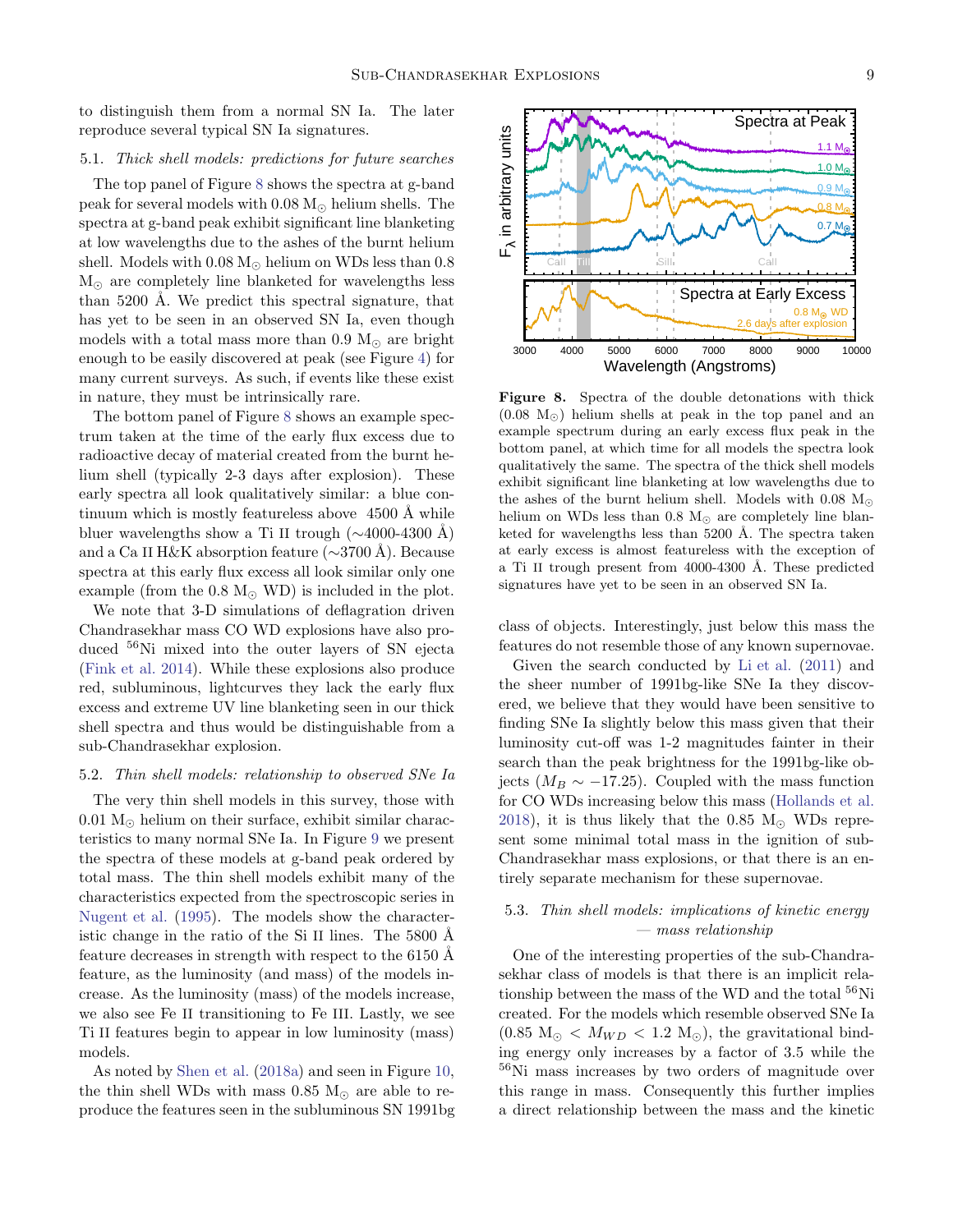

<span id="page-9-0"></span>Figure 9. A peak-brightness spectral series similar to that in [Nugent et al.](#page-12-26) [\(1995\)](#page-12-26), following just the supernovae formed through the double detonation process with helium shells of 0.01  $M_{\odot}$ . The velocity of the Si II line at 6150 Å points to an overall mass-luminosity-velocity relationship as the line velocity increases for the more massive WDs.



<span id="page-9-1"></span>Figure 10. A comparison of SN 1991bg to the 0.8, 0.85 and 0.90  $M_{\odot}$  WDs with helium shells of 0.01  $M_{\odot}$ . The number of SNe Ia like SN 1991bg [\(Filippenko et al. 1992](#page-11-7); [Li et al.](#page-12-27) [2011](#page-12-27)) and the sensitivity of our models to total mass imply that either there is some natural floor to exploding SNe Ia at this mass ( $M_{tot} \sim 0.85 \text{ M}_{\odot}$ ) or that these SNe are created by another mechanism.

energy, as the kinetic energy in these explosions is a direct result of the CO synthesized to heavier elements in the explosion minus the gravitational binding energy of the WD. This can be seen in Figure [9](#page-9-0) and in Figure 15 of [Shen et al.](#page-12-19) [\(2018a\)](#page-12-19) where the Si II velocity is proportional to the mass of the WD. While we have only explored WD with 50-50 carbon-oxygen fractions,

[Shen et al.](#page-12-19) [\(2018a](#page-12-19)) shows that when one explodes WDs with ratios of 30-70, the velocity drops by a few hundred km/s and the luminosities decrease by  $\sim 10\%$ . Thus, even spanning the full possible range in the permissible ratio of carbon to oxygen, there will exist a very tight relationship between luminosity and the Si II velocity.

In Figure [11](#page-10-0) we explore this further by plotting our models on top of the extinction corrected observed SNe Ia found in [Zheng et al.](#page-12-29) [\(2018](#page-12-29)) in a plot of  $M_B$ vs. the velocity of Si II. What becomes immediately apparent given the location of our models, is that there appears to be two separate clusters of SNe Ia. The first cluster traces our models and follows the relationship between brightness and velocity that is a natural byproduct of the sub-Chandrasekhar class of explosions. The second cluster is offset from this relationship, quite tightly bunched, and is considerably slower given their median luminosity than our models.

This second cluster likely represents explosions at the Chandrasekhar limit. The difference in velocity of this clump from our models, at the same luminosity, is what one would expect if these were near the Chandrasekhar limit. This is a combination of the effect of more graviational binding energy for these WD as well as the differences in the underlying explosion mechanism. Photometric evidence has already pointed to the need for sub-Chandrasekhar mass SNe Ia. [Scalzo et al.](#page-12-30) [\(2014](#page-12-30)) show empirical fits to the lightcurves of the SNLS and SDSS SNe Ia which necessitate 30% of these events originate from sub-Chandrasekhar progenitors. Furthermore, [Goldstein & Kasen](#page-12-31) [\(2018\)](#page-12-31) show that lightcurve fits to low-luminosity events require a population of sub-Chandrasekhar explosion mechanisms. Here, we demonstrate, for the first time, both photometric and spectroscopic evidence to identify a sub-class of sub-Chandrasekhar SNe Ia which span the range of normal to subluminous SNe Ia.

This is not the first time that these supernovae have been called out as being different. [Wang et al.](#page-12-32) [\(2009](#page-12-32)) separates out observed SNe Ia into "normal" and "highvelocity" groupings, split at 11,800 km/s, arguing that these clusters have different dust environments and thus their extinction corrections should be different. [Foley & Kasen](#page-11-8) [\(2011](#page-11-8)) argued that the intrinsic colors for these two groups are different, that there is a tight correlation between velocity and color, and that these two groups are offset from each other in color space. In Figure [12](#page-10-1) we highlight the color properties of these two clusters of supernovae and our models. It should be noted that while the majority of SNe Ia with peak Si II velocities in excess of 11,800 km/s follow our sub-Chandrasekhar models, there is a significant population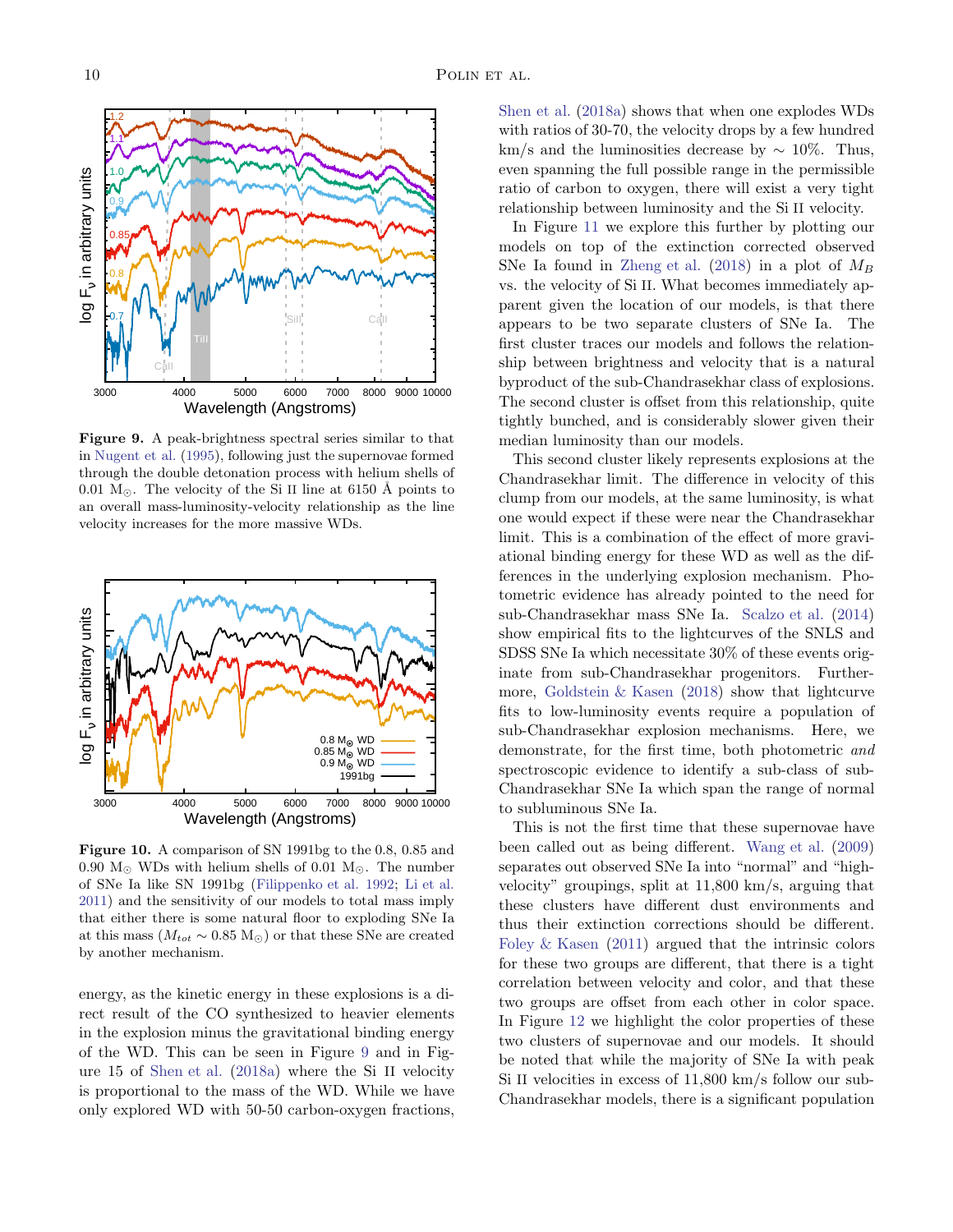

<span id="page-10-0"></span>**Figure 11.** A plot of the Si II velocity vs.  $M_B$  (both at B-band peak) for those SNe Ia found in [Zheng et al.](#page-12-29) [\(2018](#page-12-29)) and our thin shelled models which are connected by a spline fit (dashed line) to guide the eye. We note there is a cluster of SNe Ia that follow this relationship and a tight bunch that are offset and at lower velocities, given their luminosity, from our models.

of SNe Ia at lower velocity (as well as the 1991bg-like SNe Ia) which do as well. Thus making a single cut at one velocity insufficient to delineate these two populations.

What is further indicative of two separate mechanisms is that some members of the putative clump of Chandrasekhar mass SNe Ia show uncorrected colors bluer than any of our models, while the higher velocity SNe Ia are similar to, or redder than, our models (which can be accounted for by normal extinction due to dust). This further supports the clustering of the observed SNe Ia into these groups, though we note that we have employed a single extinction correction (following [Zheng et al.](#page-12-29) [\(2018\)](#page-12-29)) in the calculation of  $M_B$  and more work here needs to be done to carefully sub-classify and identify individual SNe Ia as being in one group or another. What this does imply is that corrections for extinction due to dust must take into account the intrinsic colors of the sub-classes of SNe Ia, and that this can not be simply done with a single velocity cut to separate these groups. Furthermore it obviates the need for different  $R_V$ 's for the high-velocity group of SNe Ia.

Finally, we note a potential prediction of our models with respect to the division between these two clusters of SNe Ia. In all of our models that match the observed SNe Ia (the thin shell models with 0.85  $M_{\odot}$ )  $< M_{WD} < 1.2 M_{\odot}$ , the amount of unburnt carbon is quite minimal with only 0.001  $M_{\odot}$  in the 1991bglike events dropping to  $10^{-5}$  M<sub> $\odot$ </sub> or less for the more normal SNe Ia. The efficiency of carbon-burning is a characteristic of the sub-Chandrasekhar models, though more work will have to be done with multi-dimensional simulations to verify this property. Even still, examining several 1-D Chandrasekhar-mass models shows that the amount of unburnt carbon can be quite substantial. The pure deflagration model W7 of [Nomoto et al.](#page-12-33) [\(1984\)](#page-12-33) and the pulsating delayed detonation models seen in [Hoeflich et al.](#page-12-34) [\(1995\)](#page-12-34) typically have  $\sim 0.03$  M<sub>☉</sub> of carbon left over after explosion.

Observationally there may be evidence for this as well. [Maguire et al.](#page-12-35) [\(2014\)](#page-12-35) notes that carbon spectral features are not ubiquitous in well observed SNe Ia, and that ∼40% show no hint of C II features in their spectra when observed at times earlier than 10 days before peak brightness. What is interesting here is that none of their high-velocity SNe Ia sample show signs of carbon in the spectra. Further, [Parrent et al.](#page-12-36) [\(2011](#page-12-36)) show that most of the objects in their sample that exhibit the C II 6580 Å absorption features are of the low-velocity gradient sub-type. [Thomas et al.](#page-12-37) [\(2011](#page-12-37)) argue that the lack of carbon in high velocity SNe Ia might be due to to line blending effects. However, our models would suggest that these are sub-Chandrasekhar mass explosions and that the lack of a C II feature is due to an absence of carbon in their atmospheres. What is further intriguing is that both [Maguire et al.](#page-12-35) [\(2014\)](#page-12-35) and [Thomas et al.](#page-12-37) [\(2011](#page-12-37)) note that those SNe Ia with carbon features are grouped tightly in lightcurve shape space and have colors that are bluer than most SNe Ia. Our sub-Chandrasekhar models exhibit neither of these char-



<span id="page-10-1"></span>**Figure 12.** A plot of the Si II velocity vs.  $M_B$  (both at B-band peak) for the models and the observerd SNe Ia of [Zheng et al.](#page-12-29) [\(2018](#page-12-29)). The color scale shows the  $B_{max} - V_{max}$ colors for each SN Ia, though for the observed SNe Ia we have only corrected for MW extinction. Note that the models are significantly redder than the colors seen for those SNe Ia found in the clump to the upper left, while the SNe Ia that follow the monotonic relationship between velocity and brightness have similar colors to the models.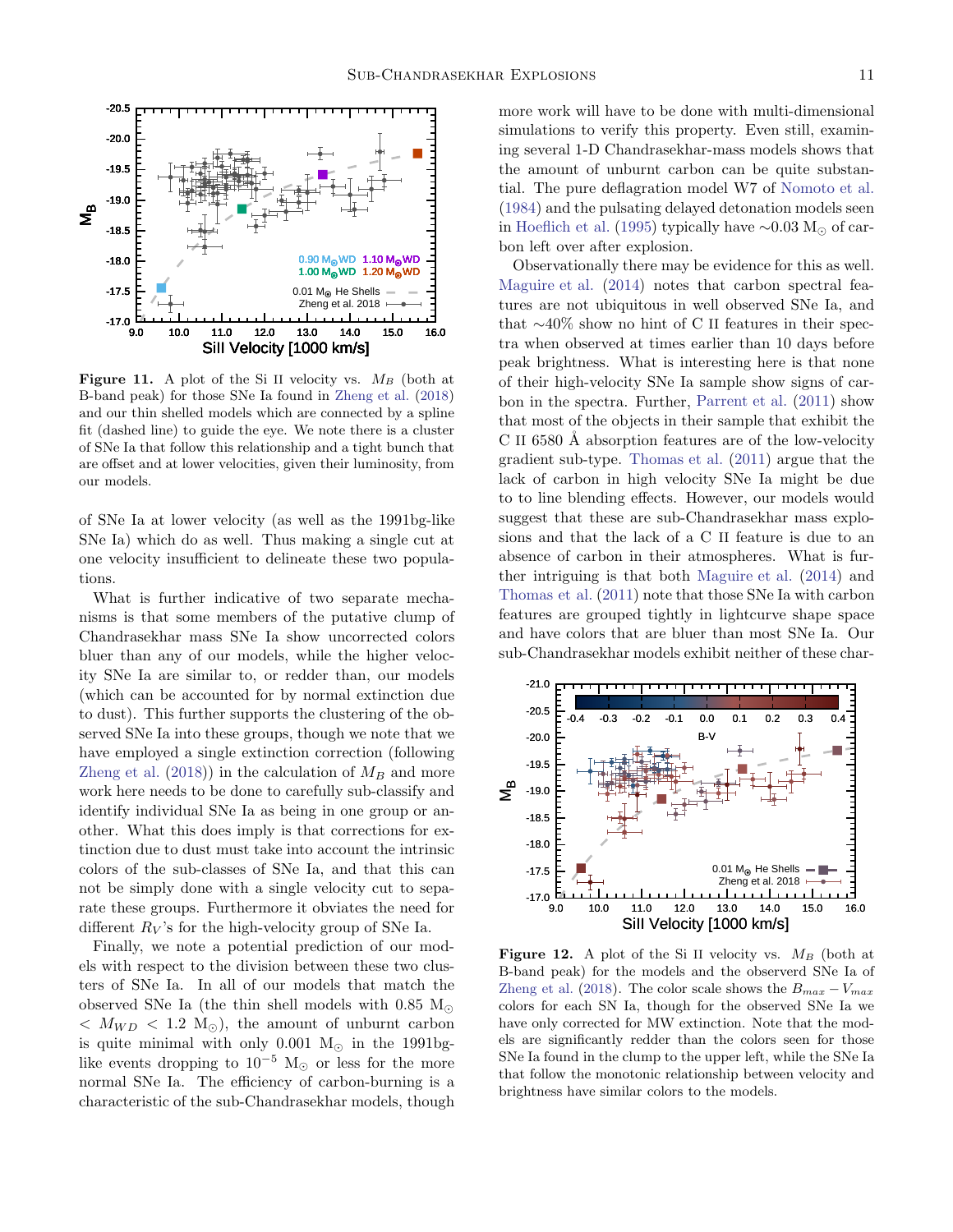acteristics. This highly motivates future work where all of these properties are examined simultaneously in well observed SNe Ia.

### 6. DISCUSSION

<span id="page-11-3"></span>We have presented the results and analysis of a survey of 1-D sub-Chandrasekhar mass WD explosion models. These models can be separated into two categories, those with thin and thick helium shells. The thick helium shell models are considerably different from the SNe Ia observed to date, with the possible exception of the SN 2006bt and PTF10ops like supernovae. The following characteristics summarize their properties:

- A detectable early excess in flux in the SNe Ia light curves during the first few days after explosion caused by radioactive material burned in the helium shell.
- Significant blanketing in the UV and the blue portion of the optical spectra near peak due to the Fe-peak elements in the helium shell ashes.
- The very early spectra show a handful of spectroscopic features in the near-UV through  $5000\text{\AA}$ , but are otherwise featureless.
- A distinct red-to-blue evolution of the optical colors shortly after explosion

The models with thin helium shells exhibit lightcurves and spectral features similar to normal SNe Ia. We show an inherent correlation between mass, brightness and velocity of the spectral features exhibited by these models. Noting this, and comparing to a recent set of well-observed SNe Ia, we see further evidence for at least two distinct populations of SNe Ia either having Chandrasekhar-like masses or sub-Chandrasekhar masses. These groupings can be further separated by the presence or absence of carbon features in their spectra, as carbon is almost completely burned in our models,

while unburnt carbon is present in most Chandrasekharmass simulations.

The implications for using SNe Ia as cosmological probes are two-fold. First, it is likely that additional lightcurve features and/or a spectrum will be needed to sub-classify these events. Second, as the intrinsic colors of these two populations are different, this will necessitate different extinction corrections for each sub-class.

This work has laid the foundation for future 3-D studies of these explosions which may reveal distinct lineof-sight differences that could be probed by spectropolarimetry, allowing us to further disentangle the potential progenitor systems for SNe Ia. Furthermore, the effects of even minimal mixing in the outermost ejecta during hydrodynamic evolution can lead to changes in the early flux excess present in our thick shell models. Future studies will probe how much mixing is realistically achievable through higher dimensional simulations, carefully examine nucleosynthetic yields from the burning helium shells, and place limits on the amount of unburnt carbon that remains after explosion.

We thank the anonymous referee for helpful comments that improved the clarity of this paper as well as comments and suggestions by Ken Shen. This work was supported by the National Science Foundation Graduate Research Fellowship Program under Grant No. DGE 1752814. D.N.K is supported in part by the U.S. Department of Energy, Office of Science, Office of Nuclear Physics, under contract number DE-AC02- 05CH11231 and DE-SC0017616, and by a SciDAC award DE-SC0018297. This research used resources of the National Energy Research Scientific Computing Center, a DOE Office of Science User Facility supported by the Office of Science of the U.S. Department of Energy under Contract No. DE-AC02-05CH11231 as well as the savio cluster at UC Berkeley.

Software: Sedona(Kasenetal.2006),Castro(Almgren et al. 2010),MAESTRO (Zingale et al. 2018; Nonaka et al. 2010)

### REFERENCES

<span id="page-11-4"></span>Almgren, A. S., Beckner, V. E., Bell, J. B., et al. 2010, [ApJ, 715, 1221](http://dx.doi.org/10.1088/0004-637X/715/2/1221)

- <span id="page-11-0"></span>Bildsten, L., Shen, K. J., Weinberg, N. N., & Nelemans, G. 2007, [ApJL, 662, L95](http://dx.doi.org/10.1086/519489)
- <span id="page-11-5"></span>Blinnikov, S., Lundqvist, P., Bartunov, O., Nomoto, K., & Iwamoto, K. 2000, [ApJ, 532, 1132](http://dx.doi.org/10.1086/308588)
- <span id="page-11-7"></span>Filippenko, A. V., Richmond, M. W., Branch, D., et al. 1992, [AJ, 104, 1543](http://dx.doi.org/10.1086/116339)
- <span id="page-11-1"></span>Fink, M., Hillebrandt, W., & Röpke, F. K. 2007, [A&A, 476, 1133](http://dx.doi.org/10.1051/0004-6361:20078438)
- <span id="page-11-2"></span>Fink, M., Röpke, F. K., Hillebrandt, W., et al. 2010, [A&A, 514, A53](http://dx.doi.org/10.1051/0004-6361/200913892)
- <span id="page-11-6"></span>Fink, M., Kromer, M., Seitenzahl, I. R., et al. 2014, [MNRAS, 438, 1762](http://dx.doi.org/10.1093/mnras/stt2315)
- <span id="page-11-8"></span>Foley, R. J., & Kasen, D. 2011, [ApJ, 729, 55](http://dx.doi.org/10.1088/0004-637X/729/1/55)